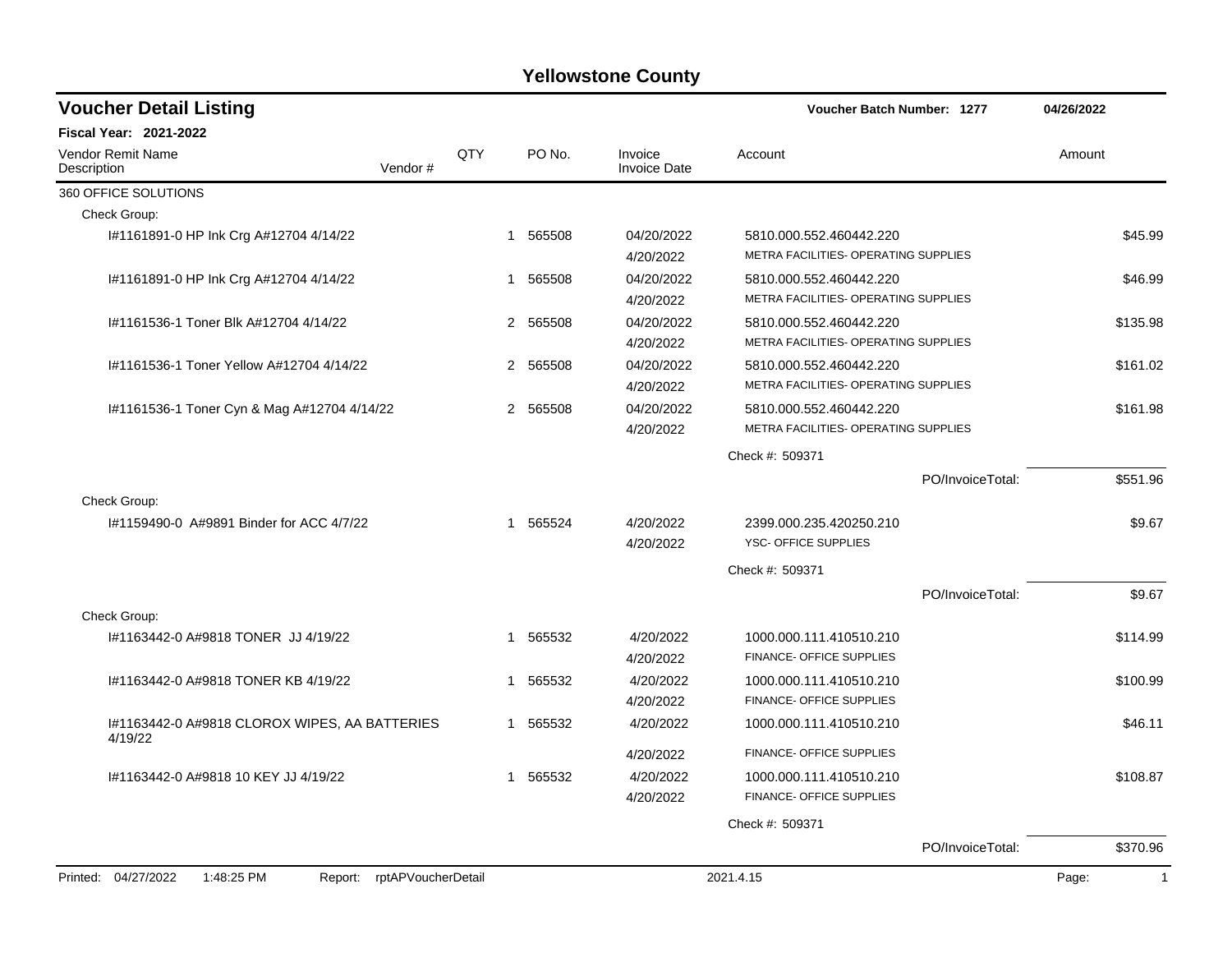| <b>Voucher Detail Listing</b>                                              |                            |     | Voucher Batch Number: 1277 |          |                                | 04/26/2022                                                      |                  |                         |
|----------------------------------------------------------------------------|----------------------------|-----|----------------------------|----------|--------------------------------|-----------------------------------------------------------------|------------------|-------------------------|
| Fiscal Year: 2021-2022                                                     |                            |     |                            |          |                                |                                                                 |                  |                         |
| <b>Vendor Remit Name</b><br>Description                                    | Vendor#                    | QTY |                            | PO No.   | Invoice<br><b>Invoice Date</b> | Account                                                         |                  | Amount                  |
| Check Group:                                                               |                            |     |                            |          |                                |                                                                 |                  |                         |
| I#1158559-0 Laptop Case A#12704 4/15/22                                    |                            |     |                            | 1 565548 | 4/20/2022<br>4/20/2022         | 5810.000.551.460442.210<br>METRA ADMIN- OFFICE SUPPLIES         |                  | \$37.99                 |
|                                                                            |                            |     |                            |          |                                | Check #: 509371                                                 |                  |                         |
|                                                                            |                            |     |                            |          |                                |                                                                 | PO/InvoiceTotal: | \$37.99                 |
| Check Group:                                                               |                            |     |                            |          |                                |                                                                 |                  |                         |
| I#1160721-1 BADGE HOLDER AIR DUSTER TAPE                                   |                            |     |                            | 1 565549 | 04/20/2022                     | 2140.000.403.431100.210                                         |                  | \$65.62                 |
| 4/18/22                                                                    |                            |     |                            |          | 4/20/2022                      | WEED- OFFICE SUPPLIES                                           |                  |                         |
|                                                                            |                            |     |                            |          |                                | Check #: 509371                                                 |                  |                         |
|                                                                            |                            |     |                            |          |                                |                                                                 | PO/InvoiceTotal: | \$65.62                 |
|                                                                            |                            |     |                            |          |                                |                                                                 | Vendor Total:    | \$1,036.20              |
| <b>ACE ELECTRIC</b>                                                        | 001070                     |     |                            |          |                                |                                                                 |                  |                         |
| Check Group:                                                               |                            |     |                            |          |                                |                                                                 |                  |                         |
| 1#7696; ARPA Metra L.E.D. Signage Electrical                               |                            |     | 1                          | 565537   | 04/20/2022                     | 2260.000.199.440150.398                                         |                  | \$41,500.00             |
|                                                                            |                            |     |                            |          | 4/20/2022                      | ARPA-VARIABLE CONTRACT SERVICES                                 |                  |                         |
| I# 7696; Metra L.E.D. Signage Electrical RETAINAGE                         |                            |     | 1                          | 565537   | 04/20/2022                     | 2260.000.199.440150.398                                         |                  | (\$2,075.00)            |
|                                                                            |                            |     |                            |          | 4/20/2022                      | ARPA-VARIABLE CONTRACT SERVICES                                 |                  |                         |
| I#7696; Metra L.E.D. Signage ARPA; 1% ST of MT Gross<br><b>Receipt Tax</b> |                            |     |                            | 1 565537 | 04/20/2022                     | 2260.000.199.440150.398                                         |                  | (\$394.25)              |
|                                                                            |                            |     |                            |          | 4/20/2022                      | ARPA-VARIABLE CONTRACT SERVICES                                 |                  |                         |
|                                                                            |                            |     |                            |          |                                | Check #: 509372                                                 |                  |                         |
|                                                                            |                            |     |                            |          |                                |                                                                 | PO/InvoiceTotal: | \$39,030.75             |
|                                                                            |                            |     |                            |          |                                |                                                                 | Vendor Total:    | \$39,030.75             |
| ACE HARDWARE.                                                              | 002250                     |     |                            |          |                                |                                                                 |                  |                         |
| Check Group:                                                               |                            |     |                            |          |                                |                                                                 |                  |                         |
| I#224273/1 Keys A#1113 4/14/22                                             |                            |     | 1                          | 565500   | 04/20/2022<br>4/20/2022        | 5810.000.552.460442.220<br>METRA FACILITIES- OPERATING SUPPLIES |                  | \$33.48                 |
|                                                                            |                            |     |                            |          |                                | Check #: 509373                                                 |                  |                         |
|                                                                            |                            |     |                            |          |                                |                                                                 | PO/InvoiceTotal: | \$33.48                 |
|                                                                            |                            |     |                            |          |                                |                                                                 | Vendor Total:    | \$33.48                 |
| Printed: 04/27/2022<br>1:48:25 PM                                          | Report: rptAPVoucherDetail |     |                            |          |                                | 2021.4.15                                                       |                  | $\overline{2}$<br>Page: |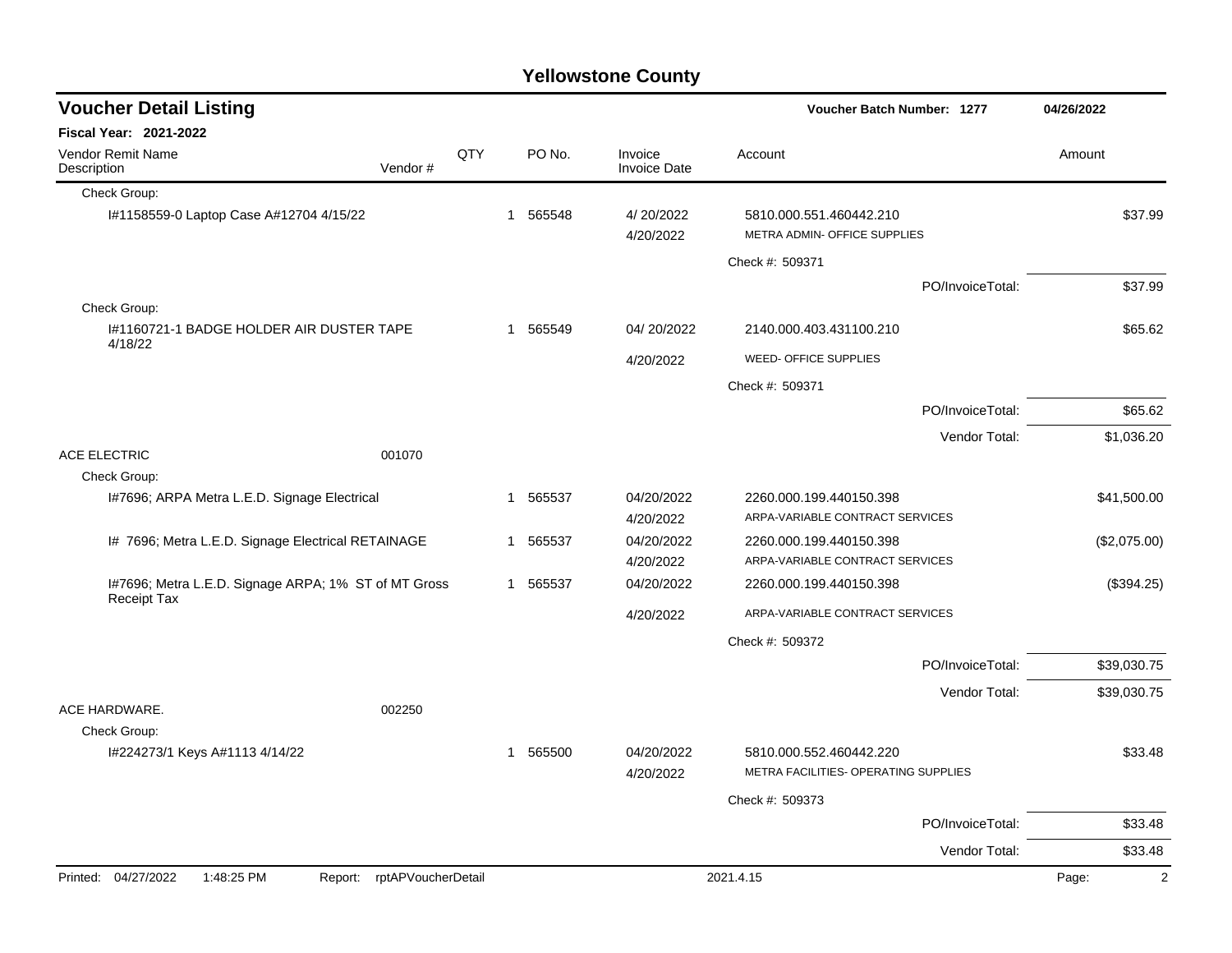| <b>Voucher Detail Listing</b>                |                    |     |          |                                | Voucher Batch Number: 1277                               |                  | 04/26/2022 |
|----------------------------------------------|--------------------|-----|----------|--------------------------------|----------------------------------------------------------|------------------|------------|
| <b>Fiscal Year: 2021-2022</b>                |                    |     |          |                                |                                                          |                  |            |
| <b>Vendor Remit Name</b><br>Description      | Vendor#            | QTY | PO No.   | Invoice<br><b>Invoice Date</b> | Account                                                  |                  | Amount     |
| AGAN, JUDY                                   |                    |     |          |                                |                                                          |                  |            |
| Check Group:                                 |                    |     |          |                                |                                                          |                  |            |
| VA BURIAL BENEFIT, DONALD F AGAN, 3/5/22     |                    |     | 1 565535 | 04/20/2022<br>4/20/2022        | 1000.000.199.450200.396<br>MISC- FUNERAL EXPENSE/BURIALS |                  | \$250.00   |
|                                              |                    |     |          |                                | Check #: 509374                                          |                  |            |
|                                              |                    |     |          |                                |                                                          | PO/InvoiceTotal: | \$250.00   |
|                                              |                    |     |          |                                |                                                          | Vendor Total:    | \$250.00   |
| <b>ALLSTREAM</b>                             |                    |     |          |                                |                                                          |                  |            |
| Check Group:                                 |                    |     |          |                                |                                                          |                  |            |
| A#330179 1#18271586 04/01/22 - 04/30/22      |                    |     | 1 565528 | 04/20/2022<br>4/20/2022        | 2399.000.235.420250.345<br>YSC- TELEPHONE & TECHNOLOGY   |                  | \$44.92    |
|                                              |                    |     |          |                                | Check #: 509375                                          |                  |            |
|                                              |                    |     |          |                                |                                                          | PO/InvoiceTotal: | \$44.92    |
|                                              |                    |     |          |                                |                                                          | Vendor Total:    | \$44.92    |
| ANGEL LIND'S DAIRY INC                       |                    |     |          |                                |                                                          |                  |            |
| Check Group:                                 |                    |     |          |                                |                                                          |                  |            |
| I#30100330 A#YOUTHS Dairy 4/12/22            |                    |     | 1 565521 | 04/20/2022<br>4/20/2022        | 2399.000.235.420250.223<br>YSC-FOOD                      |                  | \$169.13   |
| I#8014076 A#YOUTHS Dairy 4/15/22             |                    |     | 1 565521 | 04/20/2022<br>4/20/2022        | 2399.000.235.420250.223<br>YSC-FOOD                      |                  | \$176.88   |
|                                              |                    |     |          |                                | Check #: 509376                                          |                  |            |
|                                              |                    |     |          |                                |                                                          | PO/InvoiceTotal: | \$346.01   |
| Check Group:                                 |                    |     |          |                                |                                                          |                  |            |
| I#8014115 A#YOUTHS Dairy 4/19/22             |                    |     | 1 565522 | 4/20/2022<br>4/20/2022         | 2399.000.235.420250.223<br>YSC-FOOD                      |                  | \$112.68   |
|                                              |                    |     |          |                                | Check #: 509376                                          |                  |            |
|                                              |                    |     |          |                                |                                                          | PO/InvoiceTotal: | \$112.68   |
|                                              |                    |     |          |                                |                                                          | Vendor Total:    | \$458.69   |
| <b>BALCO UNIFORM CO INC</b><br>Check Group:  | 041513             |     |          |                                |                                                          |                  |            |
| Printed: 04/27/2022<br>1:48:25 PM<br>Report: | rptAPVoucherDetail |     |          |                                | 2021.4.15                                                |                  | 3<br>Page: |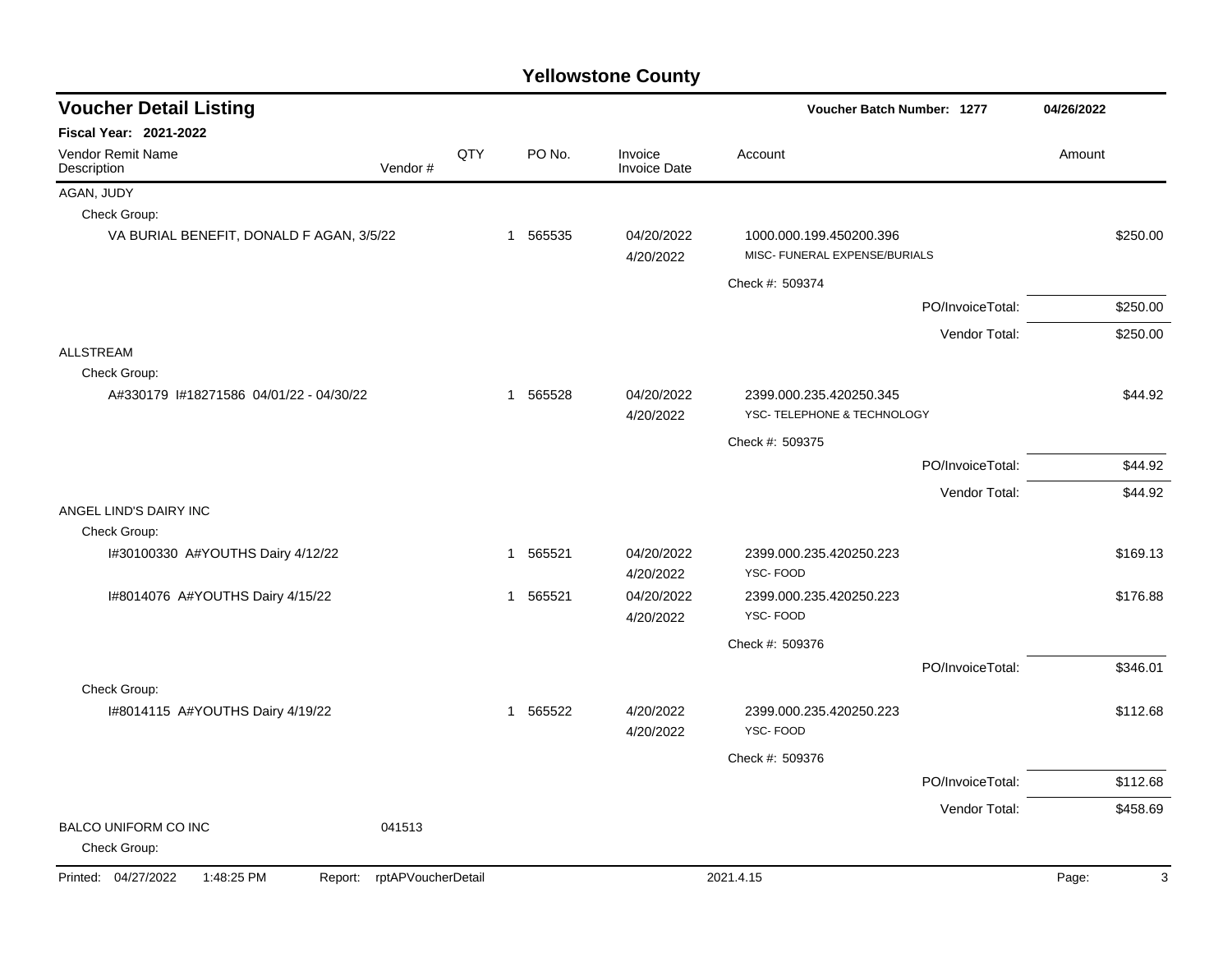| <b>Voucher Detail Listing</b>                                                     |     |          |                                | <b>Voucher Batch Number: 1277</b>                     | 04/26/2022              |
|-----------------------------------------------------------------------------------|-----|----------|--------------------------------|-------------------------------------------------------|-------------------------|
| <b>Fiscal Year: 2021-2022</b>                                                     |     |          |                                |                                                       |                         |
| Vendor Remit Name<br>Vendor#<br>Description                                       | QTY | PO No.   | Invoice<br><b>Invoice Date</b> | Account                                               | Amount                  |
| I#66471-2: Clothing for new hires CG and TR 4/14/22                               |     | 1 565519 | 04/22/2022<br>4/22/2022        | 2300.000.130.420110.226<br>ADMIN- CLOTHING & UNIFORMS | \$495.00                |
| C#11936                                                                           |     | 1 565519 | 04/22/2022<br>4/22/2022        | 2300.000.130.420110.226<br>ADMIN- CLOTHING & UNIFORMS | (\$105.00)              |
|                                                                                   |     |          |                                | Check #: 509377                                       |                         |
|                                                                                   |     |          |                                | PO/InvoiceTotal:                                      | \$390.00                |
| Check Group:                                                                      |     |          |                                |                                                       |                         |
| I#65097-4: Outer carrier vest *employee reimbursement* +<br>duty pants. $4/19/22$ |     | 1 565543 | 4/20/2022                      | 2300.000.130.420110.226                               | \$426.20                |
|                                                                                   |     |          | 4/20/2022                      | ADMIN- CLOTHING & UNIFORMS                            |                         |
|                                                                                   |     |          |                                | Check #: 509377                                       |                         |
|                                                                                   |     |          |                                | PO/InvoiceTotal:                                      | \$426.20                |
|                                                                                   |     |          |                                | Vendor Total:                                         | \$816.20                |
| <b>BARGREEN ELLINGSON INC</b><br>046659                                           |     |          |                                |                                                       |                         |
| Check Group:                                                                      |     |          |                                |                                                       |                         |
| I#010345153 BRM HANDLE                                                            | 6   | 565544   | 04/20/2022                     | 2300.000.136.420200.224                               | \$81.90                 |
|                                                                                   |     |          | 4/20/2022                      | DETENTION- JANITORIAL SUPPLIES                        |                         |
| I#010345153 DISINFECTING WIPES                                                    | 36  | 565544   | 04/20/2022                     | 2300.000.136.420200.220                               | \$228.60                |
|                                                                                   |     |          | 4/20/2022                      | DETENTION- OPERATING SUPPLIES                         |                         |
| I#010345154 SHAMPOO                                                               | 5   | 565544   | 04/20/2022                     | 2300.000.136.420200.220                               | \$309.50                |
|                                                                                   |     |          | 4/20/2022                      | DETENTION- OPERATING SUPPLIES                         |                         |
| I#010345154 GLOVES SZ MD                                                          | 30  | 565544   | 04/20/2022                     | 2300.000.136.420200.220                               | \$291.00                |
|                                                                                   |     |          | 4/20/2022                      | DETENTION- OPERATING SUPPLIES                         |                         |
| 1#010345154 GLOVES SZ LRG                                                         | 30  | 565544   | 04/20/2022                     | 2300.000.136.420200.220                               | \$291.00                |
|                                                                                   |     |          | 4/20/2022                      | DETENTION- OPERATING SUPPLIES                         |                         |
| I#010345154 GLOVES SZ XLRG                                                        | 20  | 565544   | 04/20/2022                     | 2300.000.136.420200.220                               | \$194.00                |
|                                                                                   |     |          | 4/20/2022                      | DETENTION- OPERATING SUPPLIES                         |                         |
| 1#010345154 HAND SANITIZER                                                        | 36  | 565544   | 04/20/2022                     | 2300.000.136.420200.220                               | \$256.68                |
|                                                                                   |     |          | 4/20/2022                      | DETENTION- OPERATING SUPPLIES                         |                         |
| I#010345154 33 GAL CAN LINER                                                      | 2   | 565544   | 04/20/2022                     | 2300.000.136.420200.220                               | \$66.40                 |
|                                                                                   |     |          | 4/20/2022                      | DETENTION- OPERATING SUPPLIES                         |                         |
| Printed: 04/27/2022<br>1:48:25 PM<br>Report: rptAPVoucherDetail                   |     |          |                                | 2021.4.15                                             | Page:<br>$\overline{4}$ |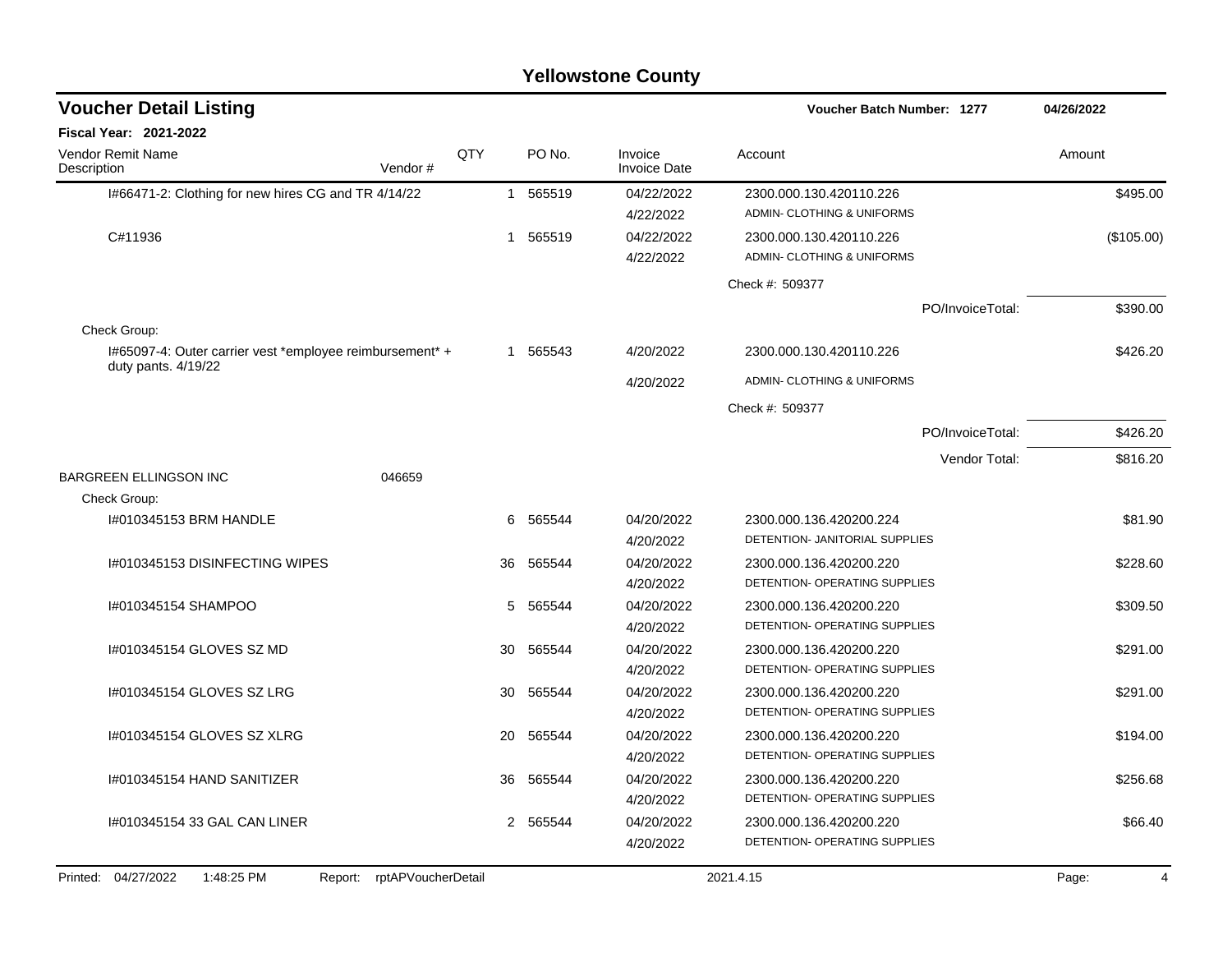| <b>Voucher Detail Listing</b>                |                    |           |                                | <b>Voucher Batch Number: 1277</b>                        | 04/26/2022 |
|----------------------------------------------|--------------------|-----------|--------------------------------|----------------------------------------------------------|------------|
| <b>Fiscal Year: 2021-2022</b>                |                    |           |                                |                                                          |            |
| Vendor Remit Name<br>Description<br>Vendor#  | QTY                | PO No.    | Invoice<br><b>Invoice Date</b> | Account                                                  | Amount     |
| I#010345154 45 GAL CAN LINER                 |                    | 3 565544  | 04/20/2022<br>4/20/2022        | 2300.000.136.420200.220<br>DETENTION- OPERATING SUPPLIES | \$132.57   |
| I#010345154 WHT COCKTAIL NAP                 | 9                  | 565544    | 04/20/2022<br>4/20/2022        | 2300.000.136.420200.220<br>DETENTION- OPERATING SUPPLIES | \$162.00   |
| 1#010345154 TOILET PAPER                     |                    | 24 565544 | 04/20/2022<br>4/20/2022        | 2300.000.136.420200.220<br>DETENTION- OPERATING SUPPLIES | \$1,101.12 |
| I#010345154 TAMPONS                          | 1                  | 565544    | 04/20/2022<br>4/20/2022        | 2300.000.136.420200.220<br>DETENTION- OPERATING SUPPLIES | \$94.94    |
| 1#010345154 ROLL TOWELL                      | 1                  | 565544    | 04/20/2022<br>4/20/2022        | 2300.000.136.420200.220<br>DETENTION- OPERATING SUPPLIES | \$59.45    |
| #010345154 FEM NAPKINS                       | 6                  | 565544    | 04/20/2022<br>4/20/2022        | 2300.000.136.420200.220<br>DETENTION- OPERATING SUPPLIES | \$383.46   |
| I#010340756 MULTI SURF WIPES                 | 4.12               | 565544    | 04/20/2022<br>4/20/2022        | 2300.000.136.420200.220<br>DETENTION- OPERATING SUPPLIES | \$28.63    |
| I#0103450755 MULTI SURFACE WIPES             | 0.88               | 565544    | 04/20/2022<br>4/20/2022        | 2300.000.136.420200.220<br>DETENTION- OPERATING SUPPLIES | \$6.12     |
| #010345154 BRWN BAG                          |                    | 2 565544  | 04/20/2022<br>4/20/2022        | 2300.000.136.420200.220<br>DETENTION- OPERATING SUPPLIES | \$175.90   |
|                                              |                    |           |                                | Check #: 509378                                          |            |
|                                              |                    |           |                                | PO/InvoiceTotal:                                         | \$3,863.27 |
| <b>BILLINGS CLINIC</b>                       |                    |           |                                | Vendor Total:                                            | \$3,863.27 |
| Check Group:                                 |                    |           |                                |                                                          |            |
| I#548377286-P MEDICAL SERV (NT) 12/26/21     |                    | 1 565547  | 04/20/2022<br>4/20/2022        | 2300.000.136.420200.356<br>DETENTION- DOCTORS/HOSPITALS  | \$244.30   |
| I#548377284-P MEDICAL SERVICE (NT) 12/25/21  |                    | 1 565547  | 04/20/2022<br>4/20/2022        | 2300.000.136.420200.356<br>DETENTION- DOCTORS/HOSPITALS  | \$242.90   |
| I#548377283-I MEDICAL SERVICE (NT) 12/25/21  |                    | 1 565547  | 04/20/2022<br>4/20/2022        | 2300.000.136.420200.356<br>DETENTION- DOCTORS/HOSPITALS  | \$1,651.30 |
| I#548127175-P MEDICAL SERVICE (WS) 12/10/21  |                    | 1 565547  | 04/20/2022<br>4/20/2022        | 2300.000.136.420200.356<br>DETENTION- DOCTORS/HOSPITALS  | \$30.10    |
| Printed: 04/27/2022<br>1:48:25 PM<br>Report: | rptAPVoucherDetail |           |                                | 2021.4.15                                                | 5<br>Page: |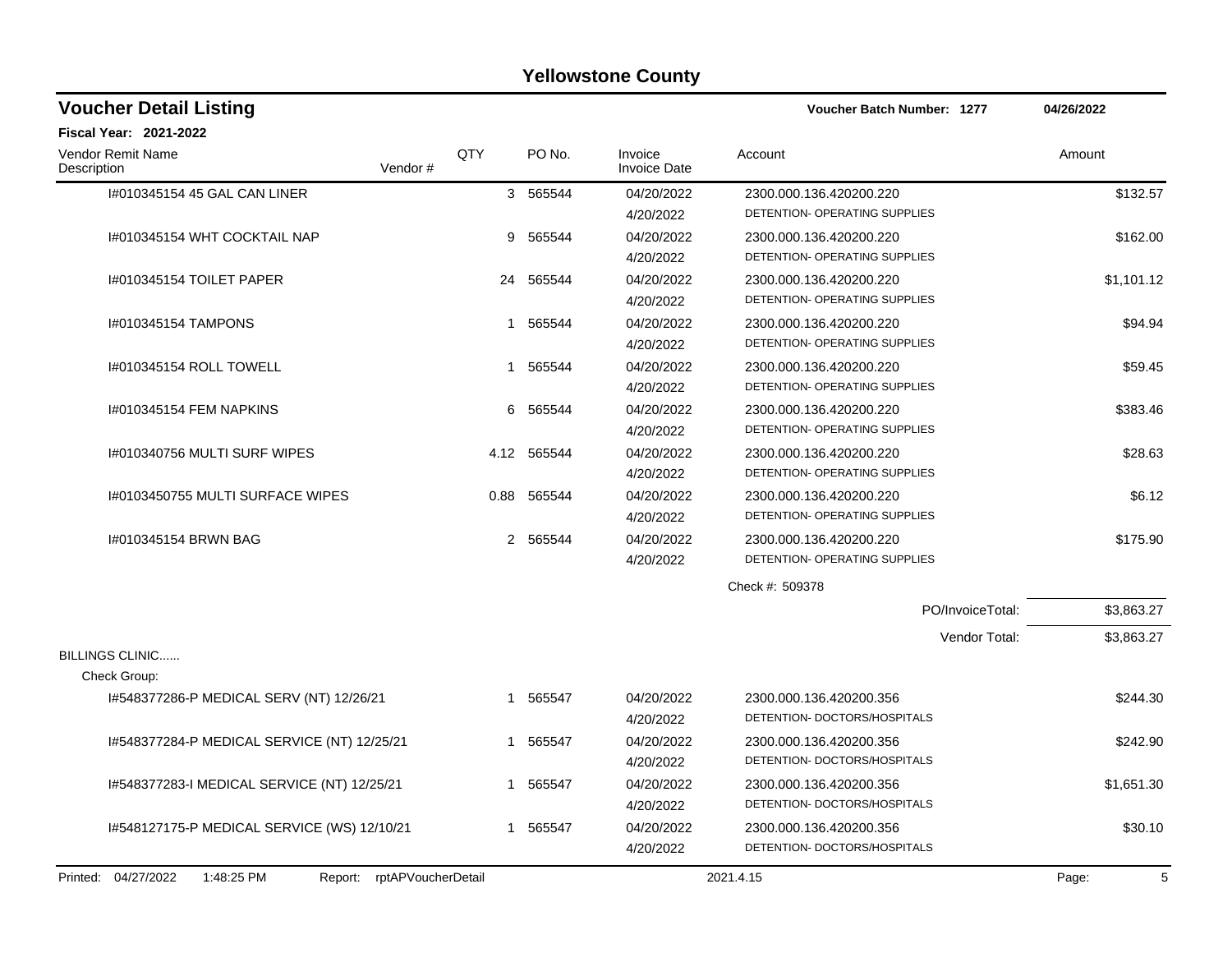|                                                  |                            |     |                        | <b>Yellowstone County</b>      |                                                           |                  |            |
|--------------------------------------------------|----------------------------|-----|------------------------|--------------------------------|-----------------------------------------------------------|------------------|------------|
| <b>Voucher Detail Listing</b>                    |                            |     |                        |                                | Voucher Batch Number: 1277                                |                  | 04/26/2022 |
| <b>Fiscal Year: 2021-2022</b>                    |                            |     |                        |                                |                                                           |                  |            |
| Vendor Remit Name<br>Description                 | Vendor#                    | QTY | PO No.                 | Invoice<br><b>Invoice Date</b> | Account                                                   |                  | Amount     |
| I#548127174-P MEDICAL SERVICE (WS) 12/9/21       |                            |     | 1 565547               | 04/20/2022<br>4/20/2022        | 2300.000.136.420200.356<br>DETENTION- DOCTORS/HOSPITALS   |                  | \$242.90   |
| 1#548127173-P MEDICAL SERVICE (WS) 12/9/21       |                            |     | 1 565547               | 04/20/2022<br>4/20/2022        | 2300.000.136.420200.356<br>DETENTION- DOCTORS/HOSPITALS   |                  | \$20.30    |
| I#548127172-I MEDICAL SERVICE (WS) 12/9/21       |                            |     | 565547<br>1            | 04/20/2022<br>4/20/2022        | 2300.000.136.420200.356<br>DETENTION- DOCTORS/HOSPITALS   |                  | \$1,305.50 |
|                                                  |                            |     |                        |                                | Check #: 509379                                           |                  |            |
|                                                  |                            |     |                        |                                |                                                           | PO/InvoiceTotal: | \$3,737.30 |
| <b>BILLINGS SIGN SERVICE</b>                     | 039805                     |     |                        |                                |                                                           | Vendor Total:    | \$3,737.30 |
| Check Group:                                     |                            |     |                        |                                |                                                           |                  |            |
| I#31456 Message Center Sign Repair 4/1/22        |                            |     | 565502<br>1            | 04/20/2022<br>4/20/2022        | 5811.000.552.460442.369<br>FACILITIES- BUILDING REPAIRS   |                  | \$1,580.00 |
|                                                  |                            |     |                        |                                | Check #: 509380                                           |                  |            |
|                                                  |                            |     |                        |                                |                                                           | PO/InvoiceTotal: | \$1,580.00 |
|                                                  |                            |     |                        |                                |                                                           | Vendor Total:    | \$1,580.00 |
| <b>BILLINGS TIMES PUBLISHING</b><br>Check Group: |                            |     |                        |                                |                                                           |                  |            |
| 3/31/22 PUBLIC NOTICE ANNUAL MEETING             |                            |     | 565495<br>1            | 04/18/2022<br>4/18/2022        | 7256.000.730.431200.362<br>CARROLL DRAIN- MAINT & REPAIRS |                  | \$34.32    |
|                                                  |                            |     |                        |                                | Check #: 509381                                           |                  |            |
|                                                  |                            |     |                        |                                |                                                           | PO/InvoiceTotal: | \$34.32    |
|                                                  |                            |     |                        |                                |                                                           | Vendor Total:    | \$34.32    |
| <b>BILLINGS YELLOW CAB</b><br>Check Group:       | 036343                     |     |                        |                                |                                                           |                  |            |
| I#1269 TAXI SSERVICE                             |                            |     | 565540<br>$\mathbf{1}$ | 04/20/2022<br>4/20/2022        | 2300.000.136.420200.310<br>DETENTION- PRISONER TRANSPORT  |                  | \$112.25   |
|                                                  |                            |     |                        |                                | Check #: 509382                                           |                  |            |
|                                                  |                            |     |                        |                                |                                                           | PO/InvoiceTotal: | \$112.25   |
|                                                  |                            |     |                        |                                |                                                           | Vendor Total:    | \$112.25   |
| Printed: 04/27/2022<br>1:48:25 PM                | Report: rptAPVoucherDetail |     |                        |                                | 2021.4.15                                                 |                  | 6<br>Page: |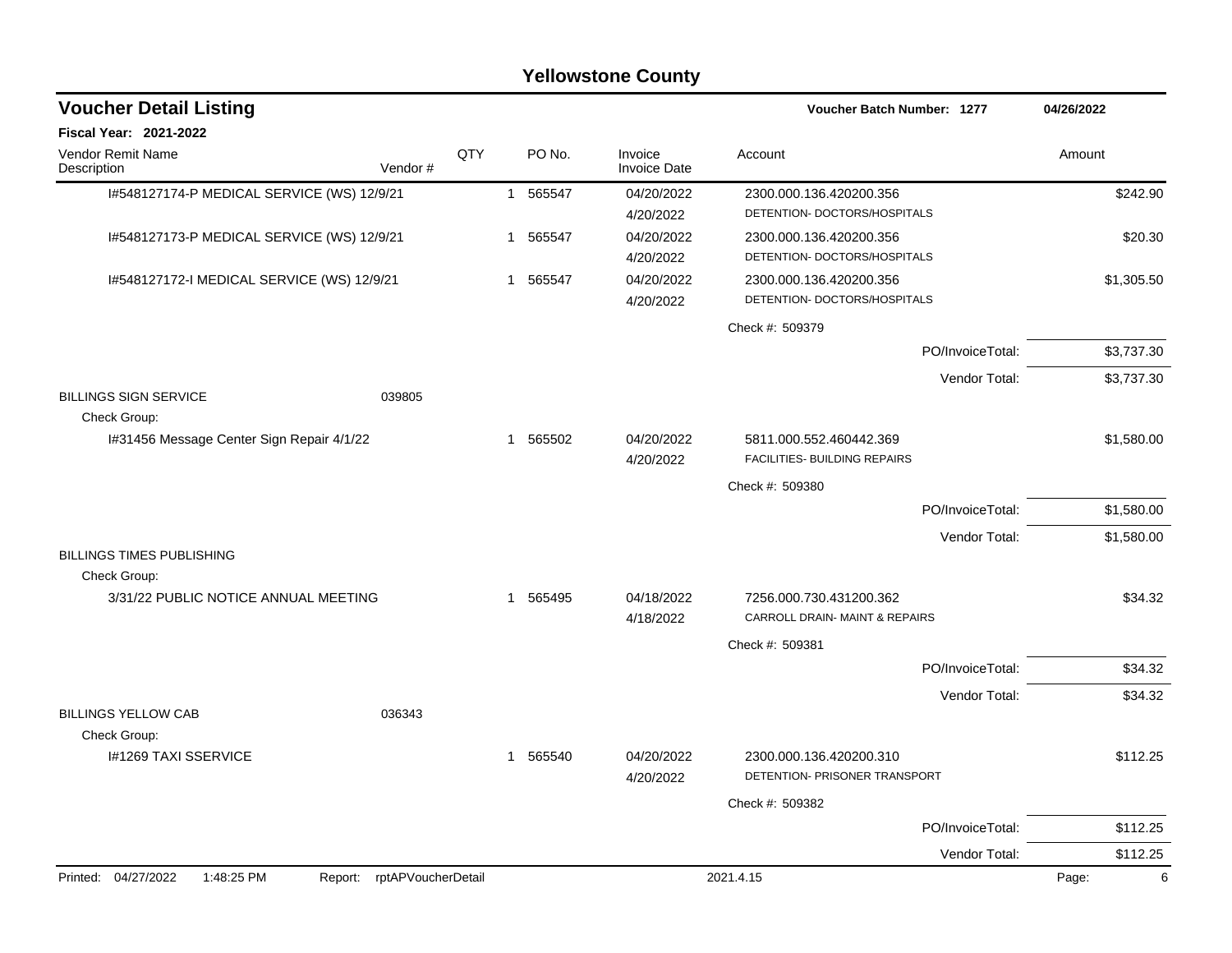| <b>Voucher Detail Listing</b>                              |                            |     |            |                                | Voucher Batch Number: 1277                                  |                  | 04/26/2022              |
|------------------------------------------------------------|----------------------------|-----|------------|--------------------------------|-------------------------------------------------------------|------------------|-------------------------|
| <b>Fiscal Year: 2021-2022</b>                              |                            |     |            |                                |                                                             |                  |                         |
| <b>Vendor Remit Name</b><br>Description                    | Vendor#                    | QTY | PO No.     | Invoice<br><b>Invoice Date</b> | Account                                                     |                  | Amount                  |
| BOB BARKER COMPANY, INC                                    | 001977                     |     |            |                                |                                                             |                  |                         |
| Check Group:                                               |                            |     |            |                                |                                                             |                  |                         |
| I#1753700 SANDALS SZ LRG                                   |                            |     | 144 565542 | 04/20/2022<br>4/20/2022        | 2300.000.136.420200.226<br>DETENTION- CLOTHING & UNIFORMS   |                  | \$554.40                |
| I#1753700 SANDALS SZ XLRG                                  |                            |     | 216 565542 | 04/20/2022<br>4/20/2022        | 2300.000.136.420200.226<br>DETENTION- CLOTHING & UNIFORMS   |                  | \$831.60                |
|                                                            |                            |     |            |                                | Check #: 509383                                             |                  |                         |
|                                                            |                            |     |            |                                |                                                             | PO/InvoiceTotal: | \$1,386.00              |
|                                                            |                            |     |            |                                |                                                             | Vendor Total:    | \$1,386.00              |
| BOHLMEYER, JEANETTE M<br>Check Group:                      |                            |     |            |                                |                                                             |                  |                         |
| Postage 3/25/22 1919 Midlan Empire Fair Items              |                            | 1   | 565552     | 04/20/2022<br>4/20/2022        | 5810.000.551.460442.220<br>METRA ADMIN- OPERATING SUPPLIES  |                  | \$14.75                 |
|                                                            |                            |     |            |                                | Check #: 509384                                             |                  |                         |
|                                                            |                            |     |            |                                |                                                             | PO/InvoiceTotal: | \$14.75                 |
|                                                            |                            |     |            |                                |                                                             | Vendor Total:    | \$14.75                 |
| BROWN, LYNDA<br>Check Group:                               |                            |     |            |                                |                                                             |                  |                         |
| Case #12234; Invoice #131203; Liability expert for lawsuit |                            |     | 1 565553   | 04/20/2022<br>4/20/2022        | 2190.000.429.510200.202<br>DEFENSE COSTS- EXPENSE OF INVEST |                  | \$6,825.00              |
|                                                            |                            |     |            |                                | Check #: 509385                                             |                  |                         |
|                                                            |                            |     |            |                                |                                                             | PO/InvoiceTotal: | \$6,825.00              |
| <b>BRUCO INC</b>                                           | 002050                     |     |            |                                |                                                             | Vendor Total:    | \$6,825.00              |
| Check Group:                                               |                            |     |            |                                |                                                             |                  |                         |
| I#408101 DESCALER                                          |                            | 1   | 565538     | 04/20/2022<br>4/20/2022        | 2300.000.136.420200.224<br>DETENTION- JANITORIAL SUPPLIES   |                  | \$84.49                 |
| I#408101 MIN ORDER FEE                                     |                            | 1   | 565538     | 04/20/2022<br>4/20/2022        | 2300.000.136.420200.224<br>DETENTION- JANITORIAL SUPPLIES   |                  | \$10.00                 |
|                                                            |                            |     |            |                                | Check #: 509386                                             |                  |                         |
|                                                            |                            |     |            |                                |                                                             |                  |                         |
| Printed: 04/27/2022<br>1:48:25 PM                          | Report: rptAPVoucherDetail |     |            |                                | 2021.4.15                                                   |                  | Page:<br>$\overline{7}$ |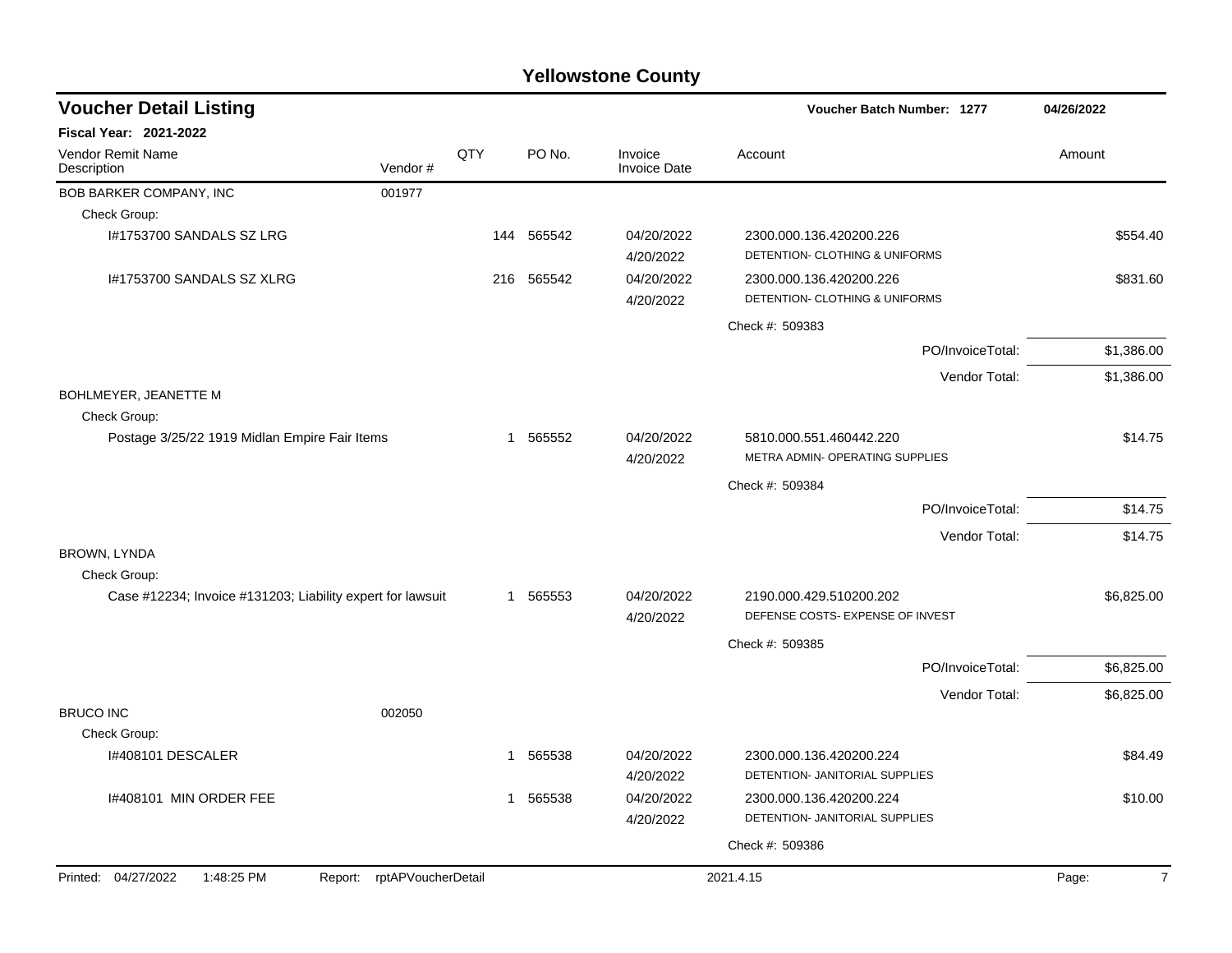#### PO/InvoiceTotal: \$94.49 Vendor Total: \$94.49 CAPITAL ONE Check Group: I#646363 SAMS 3-11-22 1 565550 04/20/2022 2300.000.136.420200.222 \$291.32 4/20/2022 DETENTION- INMATE BENEFIT I#646363 SAMS 3-31-22 1 565550 04/20/2022 2300.000.136.420200.222 \$329.94 4/20/2022 DETENTION- INMATE BENEFIT I#646363 SAMS 4-7-22 1 565550 04/20/2022 2300.000.136.420200.222 \$41.08 4/20/2022 DETENTION- INMATE BENEFIT Check #: 509387 PO/InvoiceTotal: \$662.34 Vendor Total: \$662.34 CARNEY, JOHN 044732 Check Group: DOT Physical Lckwd Chiroptractice 4/14/22 1 565514 04/20/2022 5810.000.552.460442.220 \$130.00 4/20/2022 METRA FACILITIES- OPERATING SUPPLIES Check #: 509388 PO/InvoiceTotal: \$130.00 Vendor Total: \$130.00 CENTRAL ELECTRIC INC 000941 Check Group: I#03155 YCMUSEUM LIGHT SWITCH REPLACE EXISTING SWITCHES 9/20/21 1 565536 04/20/2022 2360.000.145.460452.920 \$1,490.00 4/20/2022 FACILITIES- CAPTIAL OUTLAY/ BUILDING Check #: 509389 PO/InvoiceTotal: \$1,490.00 Vendor Total: \$1,490.00 CENTURYLINK. Check Group: **Voucher Batch Number: Yellowstone County** Vendor Remit Name **Description Voucher Detail Listing Fiscal Year: 2021-2022 1277 04/26/2022** PO No. Invoice Account Amount Amount Amount Amount Vendor # **QTY** Invoice Date

#### Printed: 04/27/2022 1:48:25 PM Report: rptAPVoucherDetail 2021.4.15 2021.4.15 Page: 8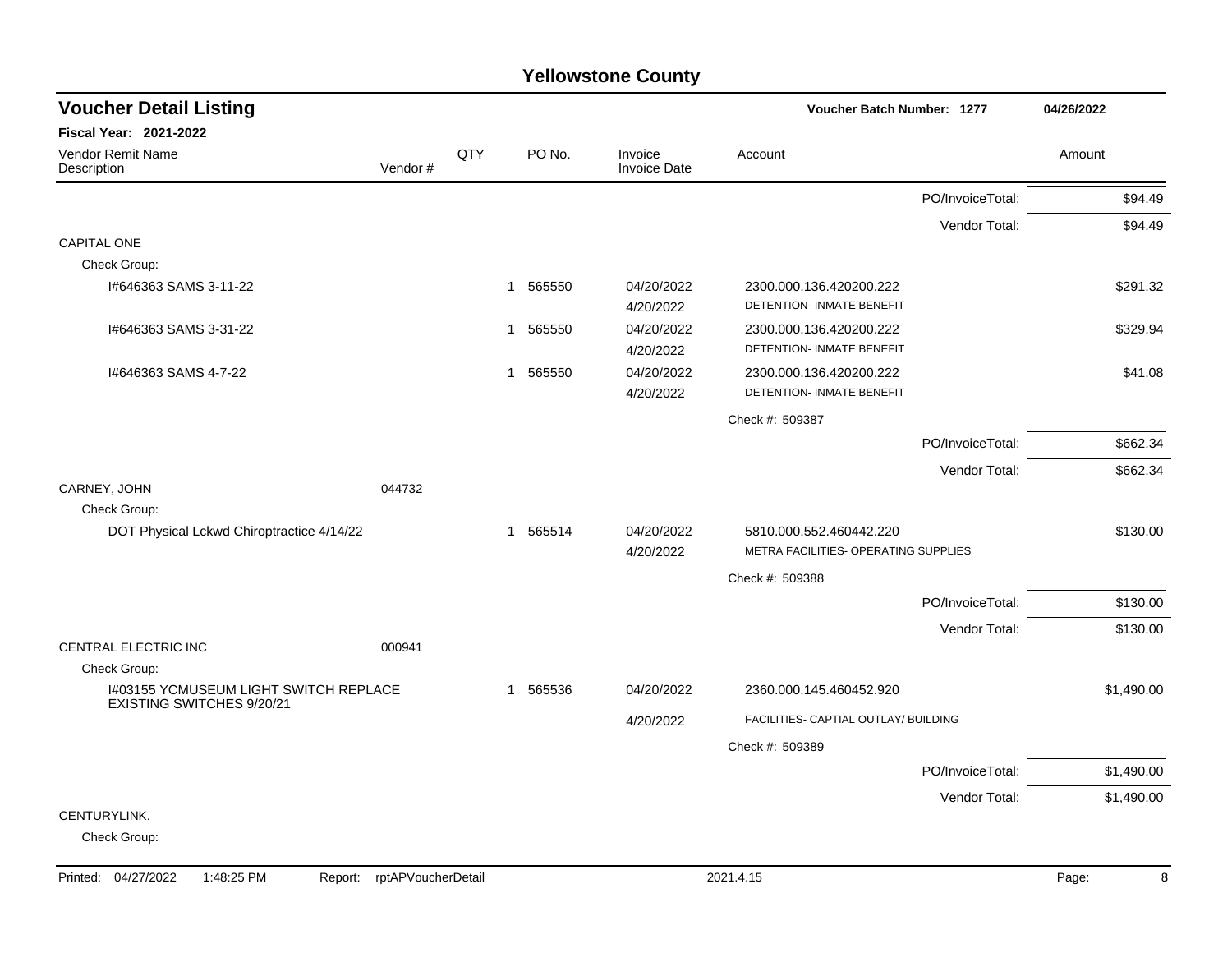|                                                           |         |     |                        | <b>Yellowstone County</b>      |                                                    |                  |             |
|-----------------------------------------------------------|---------|-----|------------------------|--------------------------------|----------------------------------------------------|------------------|-------------|
| <b>Voucher Detail Listing</b>                             |         |     |                        |                                | Voucher Batch Number: 1277                         |                  | 04/26/2022  |
| <b>Fiscal Year: 2021-2022</b>                             |         |     |                        |                                |                                                    |                  |             |
| Vendor Remit Name<br>Description                          | Vendor# | QTY | PO No.                 | Invoice<br><b>Invoice Date</b> | Account                                            |                  | Amount      |
| A#89610621 I#288757121 4/12/22 Fiber Svc                  |         |     | 565507<br>$\mathbf{1}$ | 04/20/2022                     | 5810.000.552.460442.345                            |                  | \$2,028.73  |
|                                                           |         |     |                        | 4/20/2022                      | METRA FACILITIES- PHONE                            |                  |             |
| A#89876701 I#288570558 4/8/22 DID Svc                     |         |     | 565507<br>1            | 04/20/2022<br>4/20/2022        | 5810.000.552.460442.345<br>METRA FACILITIES- PHONE |                  | \$7.79      |
|                                                           |         |     |                        |                                | Check #: 509390                                    |                  |             |
|                                                           |         |     |                        |                                |                                                    | PO/InvoiceTotal: | \$2,036.52  |
|                                                           |         |     |                        |                                |                                                    | Vendor Total:    | \$2,036.52  |
| CENTURYLINK<br>Check Group:                               |         |     |                        |                                |                                                    |                  |             |
| A#406-254-6027 794B 04/01/22 - 04/30/22                   |         |     | 1 565526               | 04/20/2022                     | 2399.000.235.420250.345                            |                  | \$55.57     |
|                                                           |         |     |                        | 4/20/2022                      | YSC-TELEPHONE & TECHNOLOGY                         |                  |             |
|                                                           |         |     |                        |                                | Check #: 509391                                    |                  |             |
|                                                           |         |     |                        |                                |                                                    | PO/InvoiceTotal: | \$55.57     |
|                                                           |         |     |                        |                                |                                                    | Vendor Total:    | \$55.57     |
| <b>CITY OF BILLINGS</b><br>Check Group:                   | 001775  |     |                        |                                |                                                    |                  |             |
| MAY 2022 Stillwater Rent                                  |         |     | 1 565529               | 04/20/2022<br>4/20/2022        | 1000.000.199.411800.530<br>MISC-RENT/LEASE         |                  | \$31,542.93 |
|                                                           |         |     |                        |                                | Check #: 509392                                    |                  |             |
|                                                           |         |     |                        |                                |                                                    | PO/InvoiceTotal: | \$31,542.93 |
|                                                           |         |     |                        |                                |                                                    | Vendor Total:    | \$31,542.93 |
| CORE TECHNOLOGIES LLC                                     |         |     |                        |                                |                                                    |                  |             |
| Check Group:                                              |         |     |                        |                                |                                                    |                  |             |
| I# HDW-4457127; Apple iPad 10.2" Wi-Fi (2021)<br>A#751270 |         |     | 565506<br>10           | 04/20/2022                     | 5810.000.556.460442.368                            |                  | \$3,180.00  |
|                                                           |         |     |                        | 4/20/2022                      | METRA ADMISSIONS- SOFTWARE/HARDWARE MAINT          |                  |             |
|                                                           |         |     |                        |                                | Check #: 509393                                    |                  |             |
|                                                           |         |     |                        |                                |                                                    | PO/InvoiceTotal: | \$3,180.00  |
|                                                           |         |     |                        |                                |                                                    | Vendor Total:    | \$3,180.00  |
| DEVRIES, SHEILA                                           |         |     |                        |                                |                                                    |                  |             |

#### Printed: 04/27/2022 1:48:25 PM Report: rptAPVoucherDetail 2021.4.15 2021.4.15 Page: 9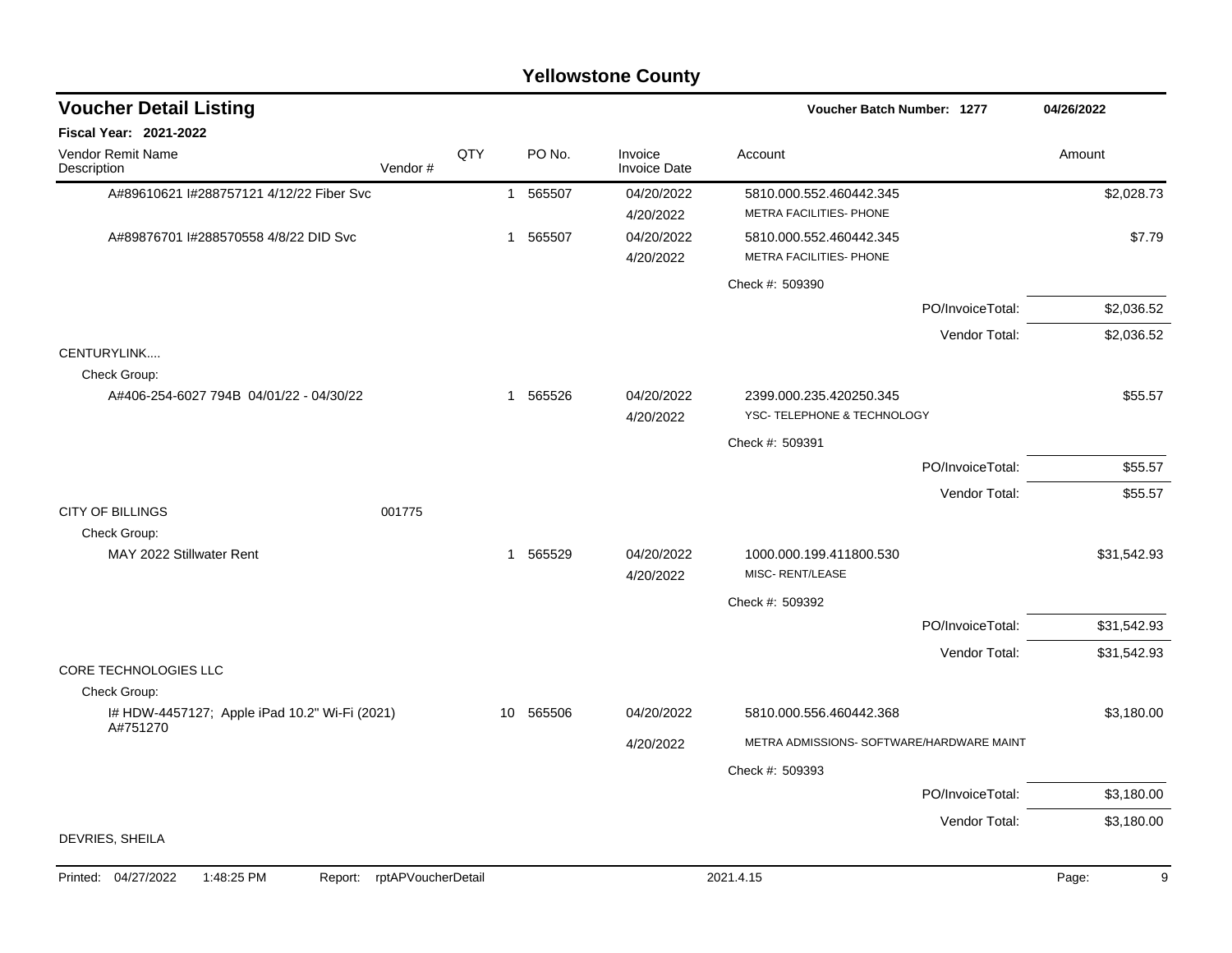### Check Group: PERDIEM, PSTC CLASSES Great Falls 05/16-05/20/22 S.D. 1 565527 04/22/2022 2300.000.130.420110.370 \$223.00 4/22/2022 ADMIN- TRAVEL Check #: 509394 PO/InvoiceTotal: \$223.00 Vendor Total: \$223.00 DILLON, CHERYL Check Group: 4/8/12 YEAR SERVICE DIR FEE 1200.00 1 565489 04/18/2022 7256.000.730.431200.362 \$1,200.00 4/18/2022 CARROLL DRAIN- MAINT & REPAIRS Check #: 509395 PO/InvoiceTotal: \$1,200.00 Vendor Total: \$1,200.00 DILLON, RUSSELL 037066 Check Group: 4/8/22 YEAR SERVICE DIR FEE 1 1 565483 1 565483 04/18/2022 7256.000.730.431200.362 \$2,000.00 4/18/2022 CARROLL DRAIN- MAINT & REPAIRS Check #: 509396 PO/InvoiceTotal: \$2,000.00 Vendor Total: \$2,000.00 EAGLE AMBULANCE SERVICE INC Check Group: I#69394 TRANSPORT S.C. TO WS 3.2.22 1 565534 04/20/2022 1000.000.199.420050.372 \$3,000.00 4/20/2022 INVOL COMMITMENT TRANSPORTATION Check #: 509397 PO/InvoiceTotal: \$3,000.00 Vendor Total: \$3,000.00 EDGE CONSTRUCTION SUPPLY. Check Group: **Voucher Batch Number: Yellowstone County** Vendor Remit Name Description **Voucher Detail Listing Fiscal Year: 2021-2022 1277 04/26/2022** PO No. Invoice Account Amount Amount Amount Amount Vendor # **QTY** Invoice Date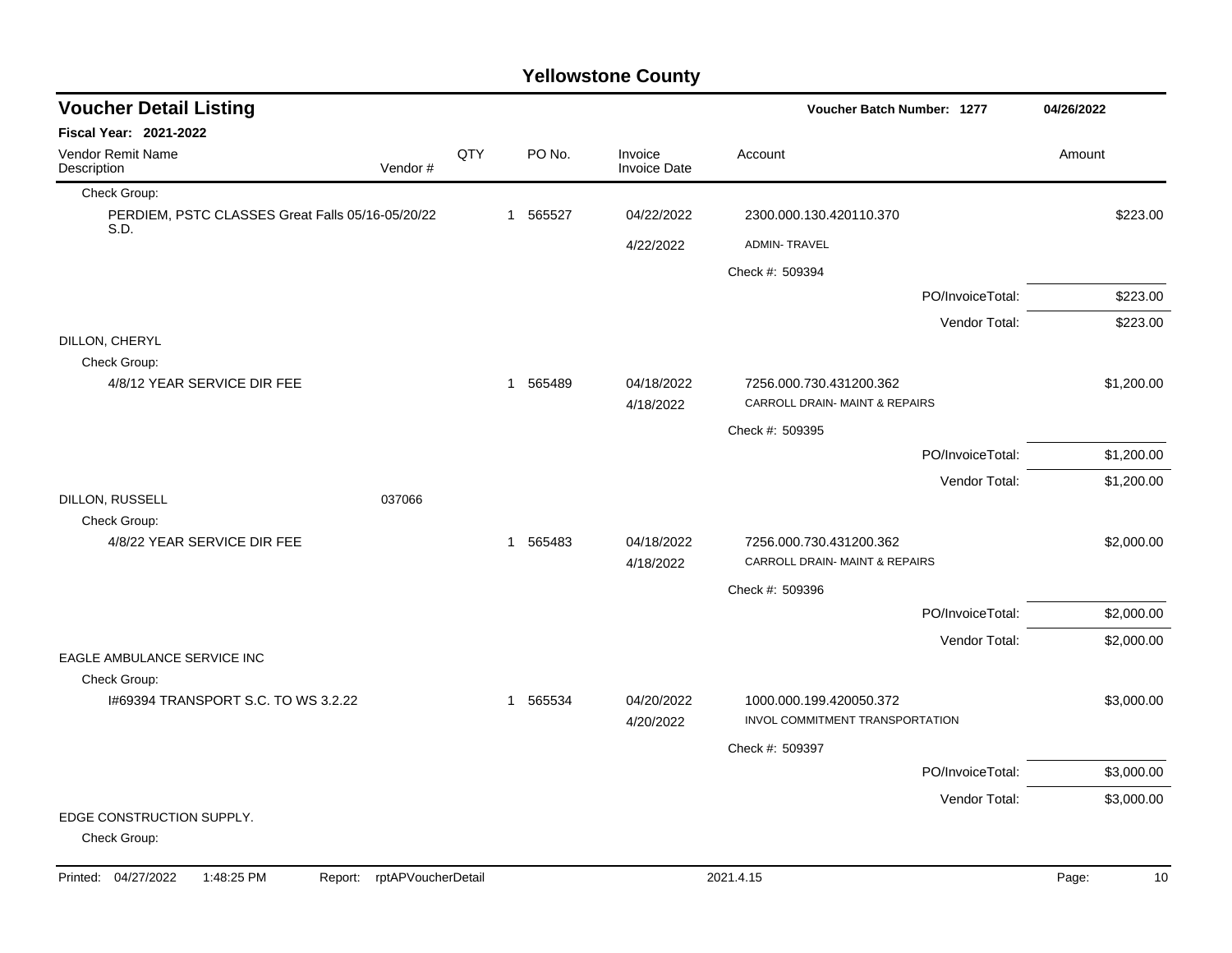#### I#B94704 Dewalt Battery 20/60V A#52790 4/13/22 1 565505 04/20/2022 5810.000.552.460442.220 \$299.12 4/20/2022 METRA FACILITIES- OPERATING SUPPLIES Check #: 509398 PO/InvoiceTotal: \$299.12 Vendor Total: \$299.12 INSPIRED RESULTS Check Group: I#0826936 10X14 PROPERTY BAGS 100 10 565551 124/20/2022 2300.000.136.420200.220 4/20/2022 DETENTION- OPERATING SUPPLIES Check #: 509399 PO/InvoiceTotal: \$571.94 Vendor Total: \$571.94 LEE ENTERPRISES OF MONTANA Check Group: Ref#96520 A#102-60119789 LEGAL NOTICE OF ANNUAL MTG 3/24/22 1 565546 04/20/2022 7256.000.730.431200.362 \$54.33 4/20/2022 CARROLL DRAIN- MAINT & REPAIRS Check #: 509400 PO/InvoiceTotal: \$54.33 Vendor Total: \$54.33 LUMEN ACCESS BILL Check Group: I#5104XCA5S3 I#2022098; COURTHOUSE ID#E2198 4/8/22 1 565511 04/20/2022 6060.000.608.500800.345 \$840.38 4/20/2022 TECHNOLOGY- TELEPHONE & TECHNOLOGY Check #: 509401 PO/InvoiceTotal: \$840.38 Vendor Total: \$840.38 MATTHEW BENDER & CO INC 047235 Check Group: **Voucher Batch Number:** Vendor Remit Name **Description Voucher Detail Listing Fiscal Year: 2021-2022 1277 04/26/2022** PO No. Invoice Account Amount Amount Amount Amount Vendor # **QTY** Invoice Date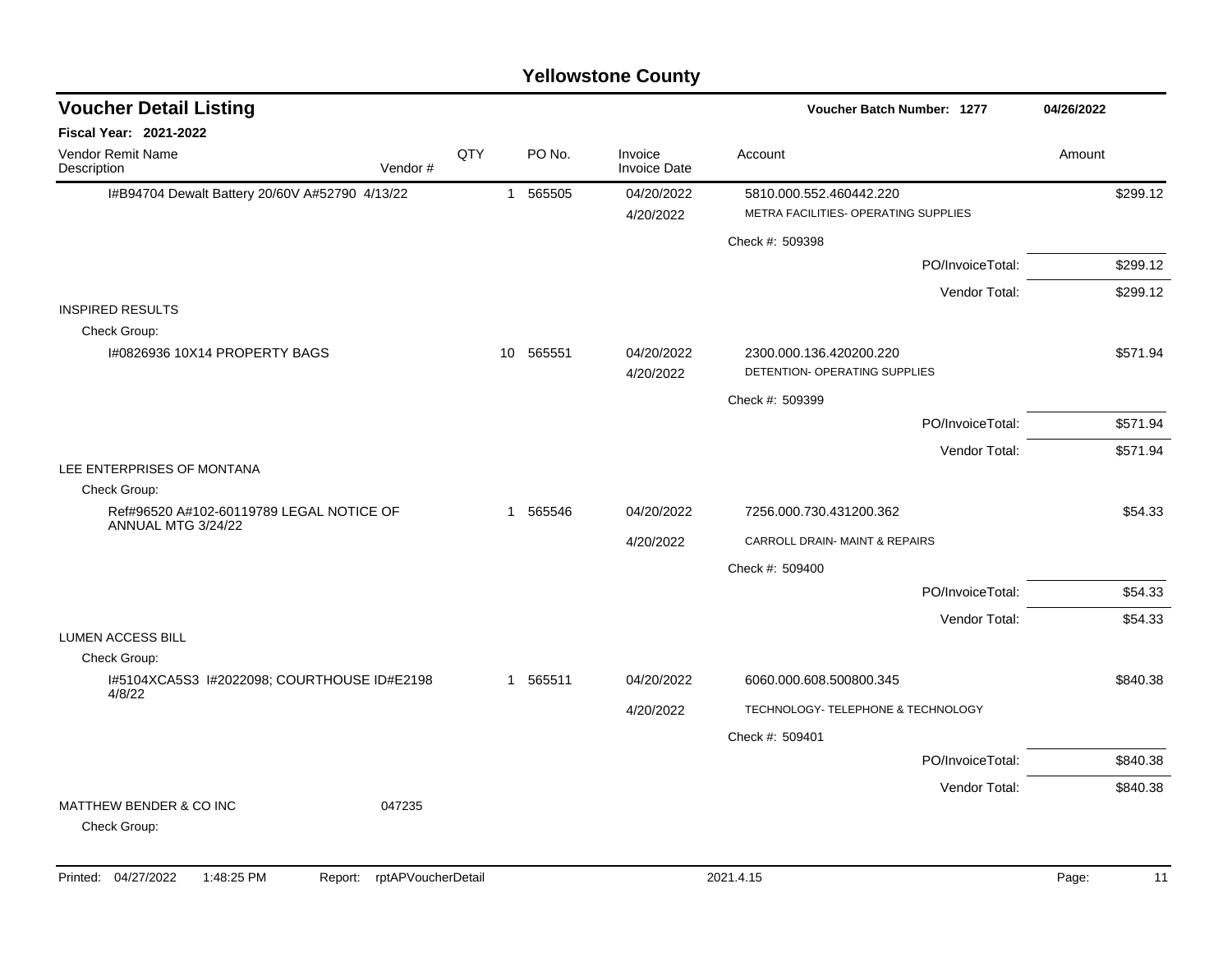| <b>Voucher Detail Listing</b>                                         |                            |     |              |          |                                | <b>Voucher Batch Number: 1277</b>                            | 04/26/2022       |             |
|-----------------------------------------------------------------------|----------------------------|-----|--------------|----------|--------------------------------|--------------------------------------------------------------|------------------|-------------|
| <b>Fiscal Year: 2021-2022</b>                                         |                            |     |              |          |                                |                                                              |                  |             |
| Vendor Remit Name<br>Description                                      | Vendor#                    | QTY |              | PO No.   | Invoice<br><b>Invoice Date</b> | Account                                                      |                  | Amount      |
| I#30843669 LEXISNEXIS 05/22-4/23                                      |                            |     |              | 1 565520 | 04/20/2022<br>4/20/2022        | 2301.000.122.411100.368<br>ATTORNEY- SOFTWARE/HARDWARE MAINT |                  | \$672.00    |
|                                                                       |                            |     |              |          |                                | Check #: 509402                                              |                  |             |
|                                                                       |                            |     |              |          |                                |                                                              | PO/InvoiceTotal: | \$672.00    |
|                                                                       |                            |     |              |          |                                |                                                              | Vendor Total:    | \$672.00    |
| <b>MCCI</b>                                                           |                            |     |              |          |                                |                                                              |                  |             |
| Check Group:                                                          |                            |     |              |          |                                |                                                              |                  |             |
| I# RN7616; Laserfiche Software Support FY23- 6/29/22 -<br>6/28/2023   |                            |     |              | 1 565509 | 04/20/2022                     | 2190.000.000.014200.000                                      |                  | \$2,362.02  |
|                                                                       |                            |     |              |          | 4/20/2022                      | LIAB, & PROP. INSURANCE PREPAID EXPENSES                     |                  |             |
| I# RN7616; Laserfiche Software Support FY23- 6/29/22 -<br>6/28/2023   |                            |     |              | 1 565509 | 04/20/2022                     | 1000.000.000.014200.000                                      |                  | \$899.48    |
|                                                                       |                            |     |              |          | 4/20/2022                      | <b>GENERAL PREPAID EXPENSES</b>                              |                  |             |
|                                                                       |                            |     |              |          |                                | Check #: 509403                                              |                  |             |
|                                                                       |                            |     |              |          |                                |                                                              | PO/InvoiceTotal: | \$3,261.50  |
|                                                                       |                            |     |              |          |                                |                                                              | Vendor Total:    | \$3,261.50  |
| MONTANA LAW ENFORCEMENT                                               | 046375                     |     |              |          |                                |                                                              |                  |             |
| Check Group:                                                          |                            |     |              |          |                                |                                                              |                  |             |
| I#21054: REG Firearms Instructor course Helena<br>04/11-04/15/22 P.G. |                            |     | $\mathbf{1}$ | 565541   | 04/20/2022                     | 2300.000.130.420110.380                                      |                  | \$400.00    |
|                                                                       |                            |     |              |          | 4/20/2022                      | <b>ADMIN-TRAINING</b>                                        |                  |             |
|                                                                       |                            |     |              |          |                                | Check #: 509404                                              |                  |             |
|                                                                       |                            |     |              |          |                                |                                                              | PO/InvoiceTotal: | \$400.00    |
|                                                                       |                            |     |              |          |                                |                                                              | Vendor Total:    | \$400.00    |
| NORTHWESTERN ENERGY<br>Check Group:                                   | 045035                     |     |              |          |                                |                                                              |                  |             |
| A#0782545-8 02/24/22 - 03/29/22 413 S 27th St                         |                            |     | 1            | 565518   | 04/20/2022                     | 2399.000.235.420250.341                                      |                  | \$25.14     |
|                                                                       |                            |     |              |          | 4/20/2022                      | <b>YSC- ELECTRICITY</b>                                      |                  |             |
| A#1135399-2 02/24/22 - 03/29/22 407 S 27th St                         |                            |     | $\mathbf{1}$ | 565518   | 04/20/2022                     | 2399.000.235.420250.341                                      |                  | \$48.57     |
|                                                                       |                            |     |              |          | 4/20/2022                      | YSC- ELECTRICITY                                             |                  |             |
|                                                                       |                            |     |              |          |                                | Check #: 509405                                              |                  |             |
| Printed: 04/27/2022<br>1:48:25 PM                                     | Report: rptAPVoucherDetail |     |              |          |                                | 2021.4.15                                                    |                  | 12<br>Page: |
|                                                                       |                            |     |              |          |                                |                                                              |                  |             |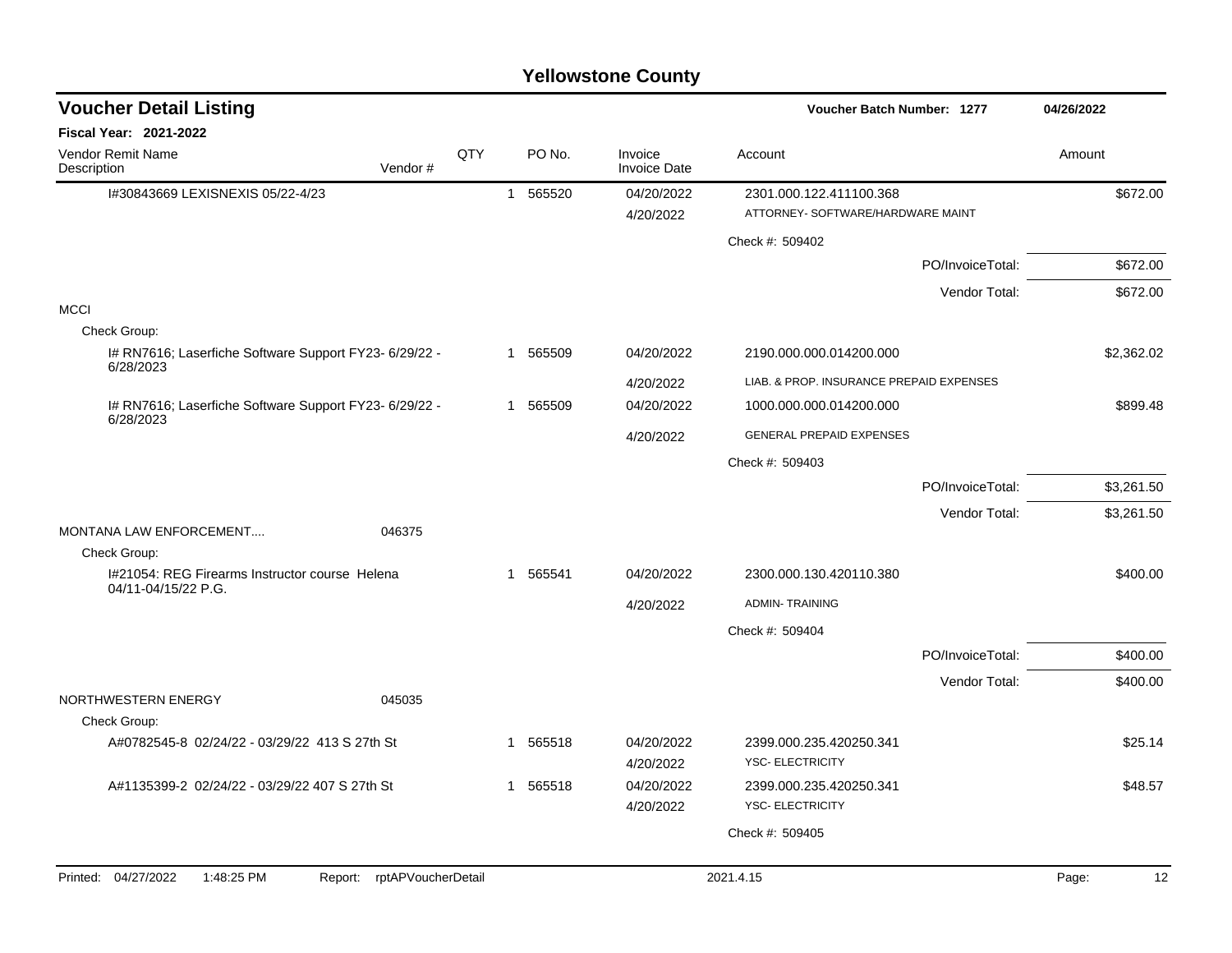| <b>Voucher Detail Listing</b>              |         |     |                        |                                | Voucher Batch Number: 1277                                     |                  | 04/26/2022 |
|--------------------------------------------|---------|-----|------------------------|--------------------------------|----------------------------------------------------------------|------------------|------------|
| <b>Fiscal Year: 2021-2022</b>              |         |     |                        |                                |                                                                |                  |            |
| Vendor Remit Name<br>Description           | Vendor# | QTY | PO No.                 | Invoice<br><b>Invoice Date</b> | Account                                                        |                  | Amount     |
|                                            |         |     |                        |                                |                                                                | PO/InvoiceTotal: | \$73.71    |
|                                            |         |     |                        |                                |                                                                | Vendor Total:    | \$73.71    |
| PEAK EARTHWORK & DEMOLITION INC            |         |     |                        |                                |                                                                |                  |            |
| Check Group:                               |         |     |                        |                                |                                                                |                  |            |
| 1#501 SNOW REMOVAL 3/8/22                  |         |     | 565510<br>1            | 04/20/2022<br>4/20/2022        | 2682.000.000.430200.362<br>RSID 761M ROAD MAINT & REPAIRS      |                  | \$485.00   |
| I#501 SNOW REMOVAL 4/12/22                 |         |     | 1 565510               | 04/20/2022                     | 2682.000.000.430200.362                                        |                  | \$485.00   |
|                                            |         |     |                        | 4/20/2022                      | RSID 761M ROAD MAINT & REPAIRS                                 |                  |            |
|                                            |         |     |                        |                                | Check #: 509406                                                |                  |            |
|                                            |         |     |                        |                                |                                                                | PO/InvoiceTotal: | \$970.00   |
|                                            |         |     |                        |                                |                                                                | Vendor Total:    | \$970.00   |
| PUBLIC UTILITIES<br>Check Group:           | 005150  |     |                        |                                |                                                                |                  |            |
| A#109064 02/13/22 - 03/15/22 413 S 27th St |         |     | 565517<br>1            | 04/20/2022                     | 2399.000.235.420250.342                                        |                  | \$38.23    |
|                                            |         |     |                        | 4/20/2022                      | YSC-WATER/LANDFILL                                             |                  |            |
| A#109114 02/13/22 - 03/15/22 407 S 27th St |         |     | 565517<br>1            | 04/20/2022                     | 2399.000.235.420250.342                                        |                  | \$40.76    |
|                                            |         |     |                        | 4/20/2022                      | YSC-WATER/LANDFILL                                             |                  |            |
| A#109113 02/14/22 - 03/15/22 410 S 26th St |         |     | 1 565517               | 04/20/2022                     | 2399.000.235.420250.342                                        |                  | \$642.16   |
|                                            |         |     |                        | 4/20/2022                      | YSC-WATER/LANDFILL                                             |                  |            |
|                                            |         |     |                        |                                | Check #: 509407                                                |                  |            |
|                                            |         |     |                        |                                |                                                                | PO/InvoiceTotal: | \$721.15   |
|                                            |         |     |                        |                                |                                                                | Vendor Total:    | \$721.15   |
| ROCKY MOUNTAIN BANK                        |         |     |                        |                                |                                                                |                  |            |
| Check Group:                               |         |     |                        |                                |                                                                |                  |            |
| I#5139401135; Principal 05/2022            |         |     | 565531<br>$\mathbf{1}$ | 04/20/2022                     | 7218.000.719.420400.610                                        |                  | \$3,022.38 |
|                                            |         |     |                        | 4/20/2022                      | BLUE CREEK FIRE SERV AREA- PRINCIPAL                           |                  |            |
| I#5139401135; Interest 05/2022             |         |     | 1 565531               | 04/20/2022<br>4/20/2022        | 7218.000.719.420400.620<br>BLUE CREEK FIRE SERV AREA- INTEREST |                  | \$165.62   |
|                                            |         |     |                        |                                |                                                                |                  |            |
|                                            |         |     |                        |                                | Check #: 509408                                                | PO/InvoiceTotal: | \$3,188.00 |
|                                            |         |     |                        |                                |                                                                |                  |            |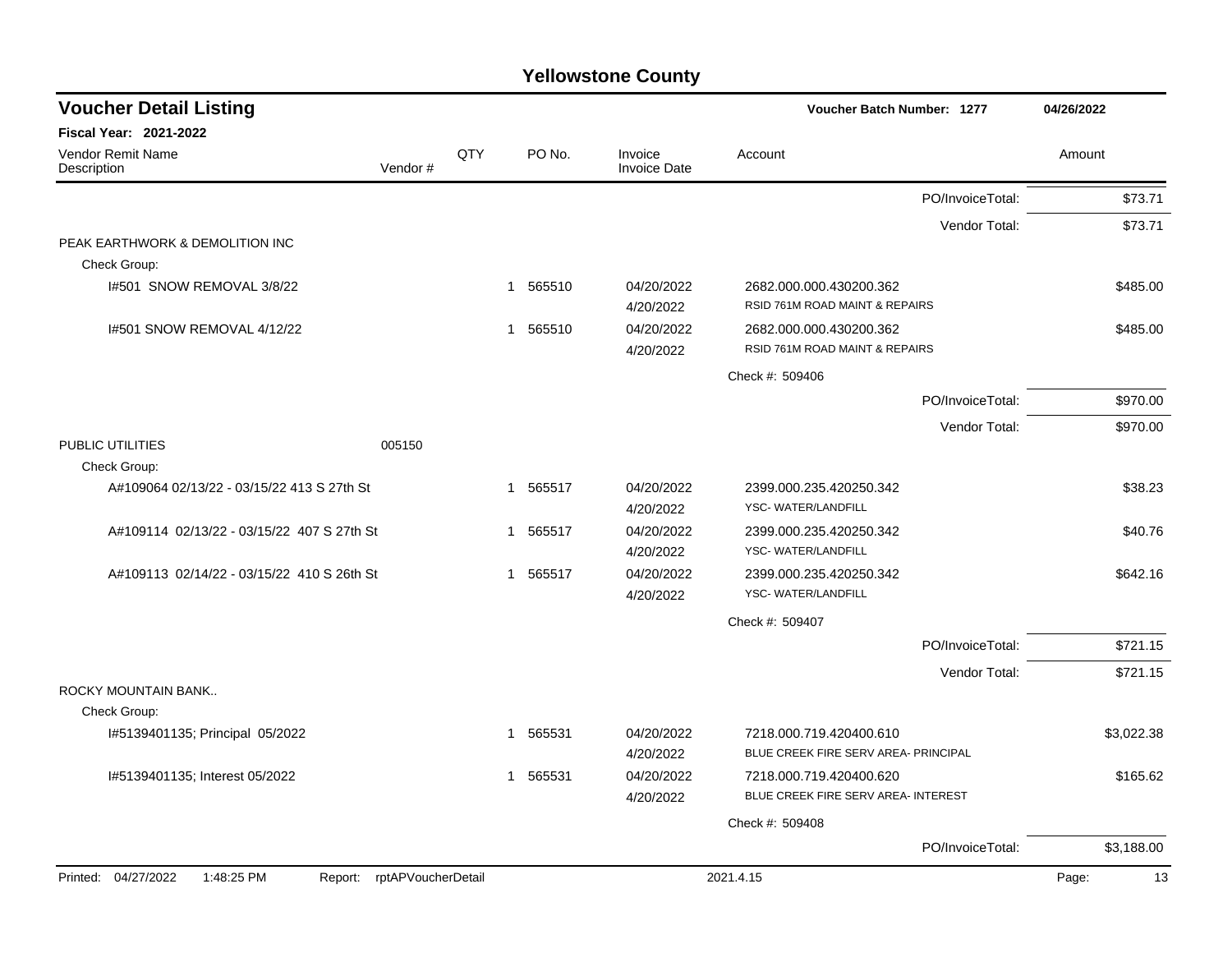| <b>Voucher Detail Listing</b>                                   |                               |     |                        |                                | Voucher Batch Number: 1277                                 |                  | 04/26/2022  |
|-----------------------------------------------------------------|-------------------------------|-----|------------------------|--------------------------------|------------------------------------------------------------|------------------|-------------|
| <b>Fiscal Year: 2021-2022</b>                                   |                               |     |                        |                                |                                                            |                  |             |
| <b>Vendor Remit Name</b><br>Description                         | Vendor#                       | QTY | PO No.                 | Invoice<br><b>Invoice Date</b> | Account                                                    |                  | Amount      |
|                                                                 |                               |     |                        |                                |                                                            | Vendor Total:    | \$3,188.00  |
| SNAP ON TOOLS                                                   | 032923                        |     |                        |                                |                                                            |                  |             |
| Check Group:                                                    |                               |     |                        |                                |                                                            |                  |             |
| I#02022284513 Pro Link Edge Diagnostic Scan Tool -              |                               |     | 565512<br>$\mathbf{1}$ | 04/20/2022<br>4/20/2022        | 2110.000.401.430200.940<br>ROAD- CAPITAL OUTLAY/ EQUIPMENT |                  | \$9,200.00  |
|                                                                 |                               |     |                        |                                | Check #: 509409                                            |                  |             |
|                                                                 |                               |     |                        |                                |                                                            | PO/InvoiceTotal: | \$9,200.00  |
|                                                                 |                               |     |                        |                                |                                                            | Vendor Total:    | \$9,200.00  |
| SPARKS, CASEY                                                   |                               |     |                        |                                |                                                            |                  |             |
| Check Group:                                                    |                               |     |                        |                                |                                                            |                  |             |
| 4/8/22 YEAR SERVICE DIR FEE                                     |                               |     | 565484<br>$\mathbf{1}$ | 04/18/2022<br>4/18/2022        | 7256.000.730.431200.362<br>CARROLL DRAIN- MAINT & REPAIRS  |                  | \$2,000.00  |
|                                                                 |                               |     |                        |                                | Check #: 509410                                            |                  |             |
|                                                                 |                               |     |                        |                                |                                                            | PO/InvoiceTotal: | \$2,000.00  |
|                                                                 |                               |     |                        |                                |                                                            | Vendor Total:    | \$2,000.00  |
| ST OF MT MISC TAX DIV                                           | 011099                        |     |                        |                                |                                                            |                  |             |
| Check Group:<br>1% ST OF MT GRT; Ace Electric; MetraPark L.E.D. |                               |     | 565539<br>$\mathbf{1}$ | 04/20/2022                     | 2260.000.199.440150.398                                    |                  | \$394.25    |
| Signage Project                                                 |                               |     |                        |                                |                                                            |                  |             |
|                                                                 |                               |     |                        | 4/20/2022                      | ARPA-VARIABLE CONTRACT SERVICES                            |                  |             |
|                                                                 |                               |     |                        |                                | Check #: 509411                                            |                  |             |
| Check Group: TW Clark                                           |                               |     |                        |                                |                                                            | PO/InvoiceTotal: | \$394.25    |
| 1% ST of MT Contractors GRT - TW Clark; YCDF Clinic             |                               |     | 1 565554               | 04/21/2022                     | 2272.000.199.440400.920                                    |                  | \$830.49    |
| <b>Interior Remodel</b>                                         |                               |     |                        | 4/21/2022                      | <b>MENTAL HEALTH</b>                                       |                  |             |
|                                                                 |                               |     |                        |                                | Check #: 509412                                            |                  |             |
|                                                                 |                               |     |                        |                                |                                                            | PO/InvoiceTotal: | \$830.49    |
|                                                                 |                               |     |                        |                                |                                                            | Vendor Total:    | \$1,224.74  |
| STARPLEX CORPORATION<br>Check Group:                            | 042999                        |     |                        |                                |                                                            |                  |             |
| Printed: 04/27/2022<br>1:48:25 PM                               | rptAPVoucherDetail<br>Report: |     |                        |                                | 2021.4.15                                                  |                  | Page:<br>14 |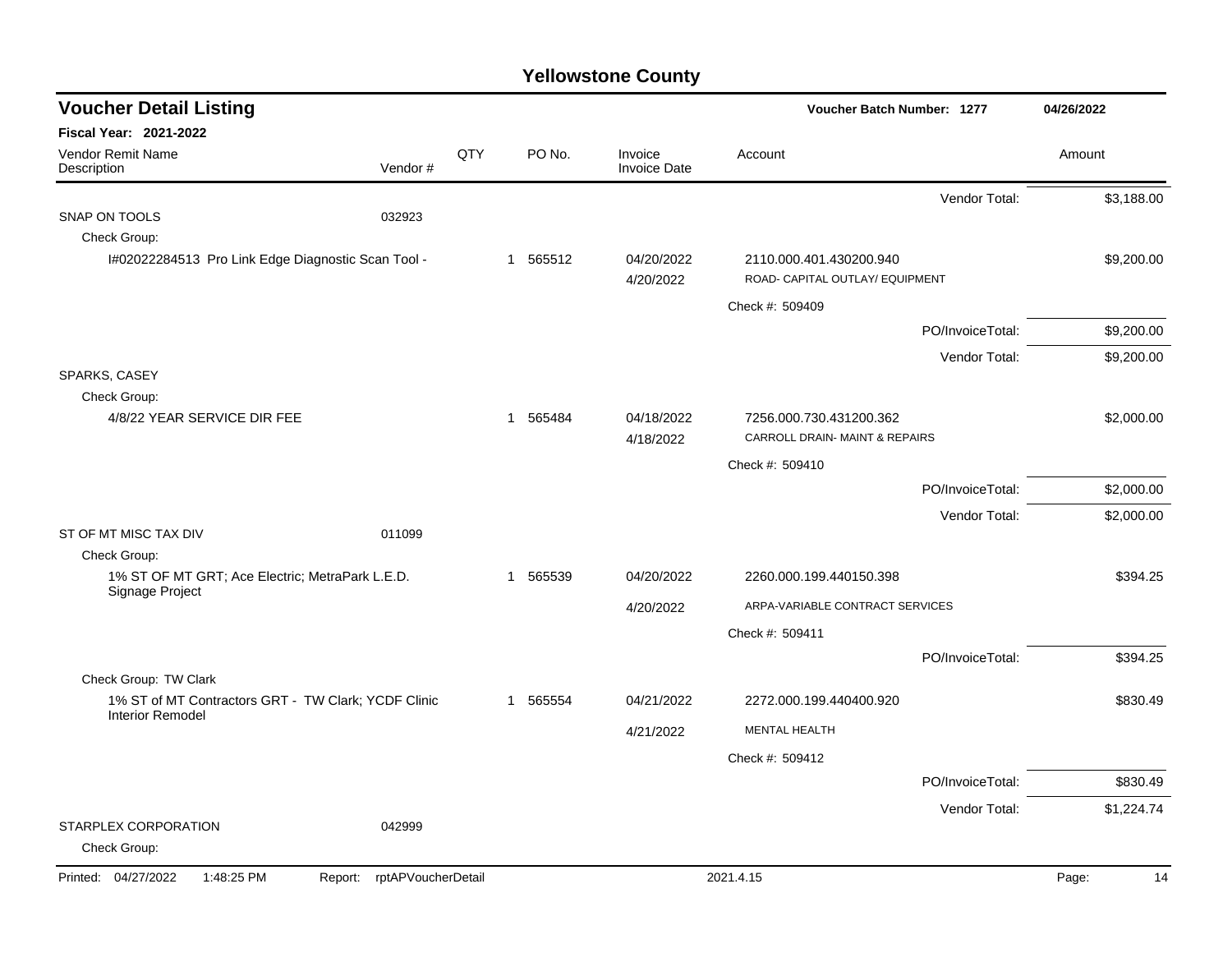|                                                  |                            |     |                        | <b>Yellowstone County</b>      |                                                                |                  |              |
|--------------------------------------------------|----------------------------|-----|------------------------|--------------------------------|----------------------------------------------------------------|------------------|--------------|
| <b>Voucher Detail Listing</b>                    |                            |     |                        |                                | <b>Voucher Batch Number: 1277</b>                              |                  | 04/26/2022   |
| Fiscal Year: 2021-2022                           |                            |     |                        |                                |                                                                |                  |              |
| Vendor Remit Name<br>Description                 | Vendor#                    | QTY | PO No.                 | Invoice<br><b>Invoice Date</b> | Account                                                        |                  | Amount       |
| I#51294 Big Sky Reptiles 4/16/22 Cleaning        |                            |     | 565503<br>$\mathbf{1}$ | 04/20/2022<br>4/20/2022        | 5810.000.554.460442.367<br>METRA EVENTS- JANITORIAL            |                  | \$423.00     |
| 1#51295 Outlaw Football 4/16-17/22 Clean         |                            |     | 565503<br>1            | 04/20/2022<br>4/20/2022        | 5810.000.554.460442.367<br>METRA EVENTS- JANITORIAL            |                  | \$2,933.66   |
| I#51293 Easter Crafty Show 4/15-16/22 Clean      |                            |     | 1 565503               | 04/20/2022<br>4/20/2022        | 5810.000.554.460442.367<br>METRA EVENTS- JANITORIAL            |                  | \$658.00     |
|                                                  |                            |     |                        |                                | Check #: 509413                                                |                  |              |
|                                                  |                            |     |                        |                                |                                                                | PO/InvoiceTotal: | \$4,014.66   |
| STUNT DOG PRODUCTIONS                            |                            |     |                        |                                |                                                                | Vendor Total:    | \$4,014.66   |
| Check Group:                                     |                            |     |                        |                                |                                                                |                  |              |
| Contract #20022-06 2022 MT Fair Deposit          |                            |     | 1 565545               | 04/20/2022<br>4/20/2022        | 5810.000.000.014200.000<br>METRA PREPAID EXPENSES              |                  | \$1,000.00   |
|                                                  |                            |     |                        |                                | Check #: 509414                                                |                  |              |
|                                                  |                            |     |                        |                                |                                                                | PO/InvoiceTotal: | \$1,000.00   |
|                                                  |                            |     |                        |                                |                                                                | Vendor Total:    | \$1,000.00   |
| SVEE, RODNEY<br>Check Group:                     |                            |     |                        |                                |                                                                |                  |              |
| May 2022 - Professional Contract for Rodney Svee |                            |     | 1 565525               | 04/20/2022<br>4/20/2022        | 1000.000.113.410540.398<br>TREASURER-VARIABLE CONTRACT SERVICE |                  | \$1,000.00   |
|                                                  |                            |     |                        |                                | Check #: 509415                                                |                  |              |
|                                                  |                            |     |                        |                                |                                                                | PO/InvoiceTotal: | \$1,000.00   |
|                                                  |                            |     |                        |                                |                                                                | Vendor Total:    | \$1,000.00   |
| T.W. CLARK CONSTRUCTION LLC                      |                            |     |                        |                                |                                                                |                  |              |
| Check Group:                                     |                            |     |                        |                                |                                                                |                  |              |
| Pay App# 2; YCDF M.H. Multi-Purpose Room Remodel |                            |     | 1 565555               | 04/20/2022<br>4/20/2022        | 2272.000.199.440400.920<br>MENTAL HEALTH                       |                  | \$87,419.69  |
| 5% Retainage - YCDF M.H. Multi-Purpose Rm        |                            |     | 1 565555               | 04/20/2022<br>4/20/2022        | 2272.000.199.440400.920<br>MENTAL HEALTH                       |                  | (\$4,370.95) |
| Printed: 04/27/2022<br>1:48:25 PM                | Report: rptAPVoucherDetail |     |                        |                                | 2021.4.15                                                      |                  | Page:<br>15  |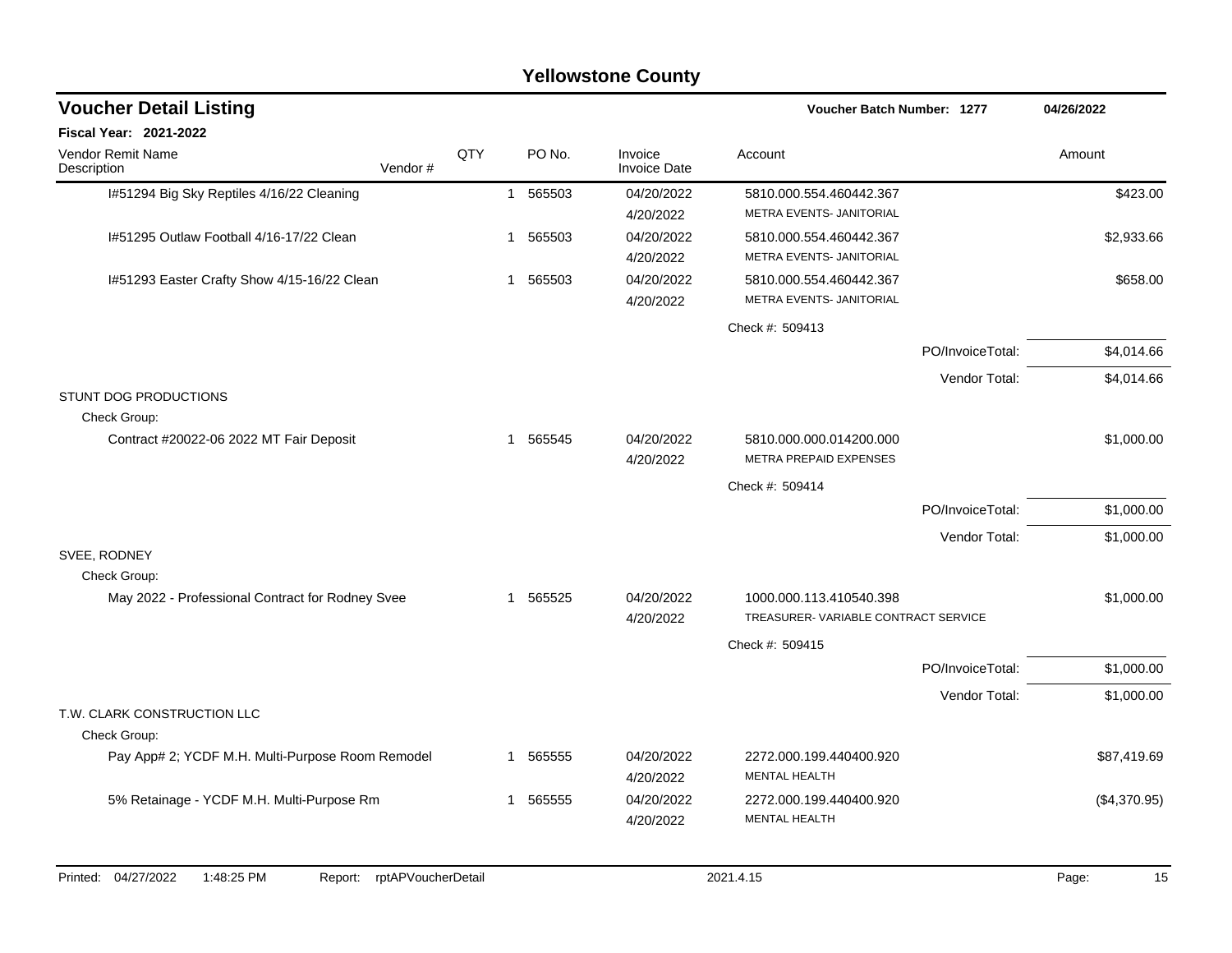### 1% ST of MT Gross Receipts Tax 1 565555 04/20/2022 2272.000.199.440400.920 (\$830.49) 4/20/2022 MENTAL HEALTH Check #: 509416 PO/InvoiceTotal: \$82,218.25 Vendor Total: \$82,218.25 THOMSON REUTERS WEST 048071 Check Group: I#846104352 March Legal Research - Criminal 4/1/22 1 565516 04/20/2022 2301.000.122.411100.537 \$1,894.94 4/20/2022 ATTORNEY- LEGAL RESEARCH SERVICES I#846104352 March Legal Research - Abuse & Neglect 4/1/22 1 565516 04/20/2022 2301.000.122.411100.537 \$344.54 4/20/2022 ATTORNEY- LEGAL RESEARCH SERVICES I#846104352 March Legal Research - Civil 4/1/22 1 365516 04/20/2022 2190.000.429.510333.537 \$344.54 4/20/2022 INSUR ADMIN- LEGAL RESEARCH I#846104353 March CLEAR Access 4/1/22 1 565516 04/20/2022 2301.000.122.411100.537 \$336.41 4/20/2022 ATTORNEY- LEGAL RESEARCH SERVICES Check #: 509417 PO/InvoiceTotal: \$2,920.43 Vendor Total: \$2,920.43 US FOODS INC 002926 Check Group: I#3410892 A#94194115 food 4/13/22 1 565515 04/20/2022 2399.000.235.420250.223 \$1,684.02 4/20/2022 YSC- FOOD I#3410892 A#94194115 Tissue, Liners 4/13/22 1 565515 04/20/2022 2399.000.235.420250.224 \$85.34 4/20/2022 YSC- JANITORIAL SUPPLIES I#3410892 A#94194115 Spoons 4/13/22 1 565515 04/20/2022 2399.000.235.420250.221 \$23.78 4/20/2022 YSC- FOOD SUPPLIES Check #: 509418 PO/InvoiceTotal: \$1,793.14 Vendor Total: \$1,793.14 **Voucher Batch Number: Yellowstone County** Vendor Remit Name **Description Voucher Detail Listing Fiscal Year: 2021-2022 1277 04/26/2022** PO No. Invoice Account Amount Amount Amount Amount Vendor # QTY Invoice Date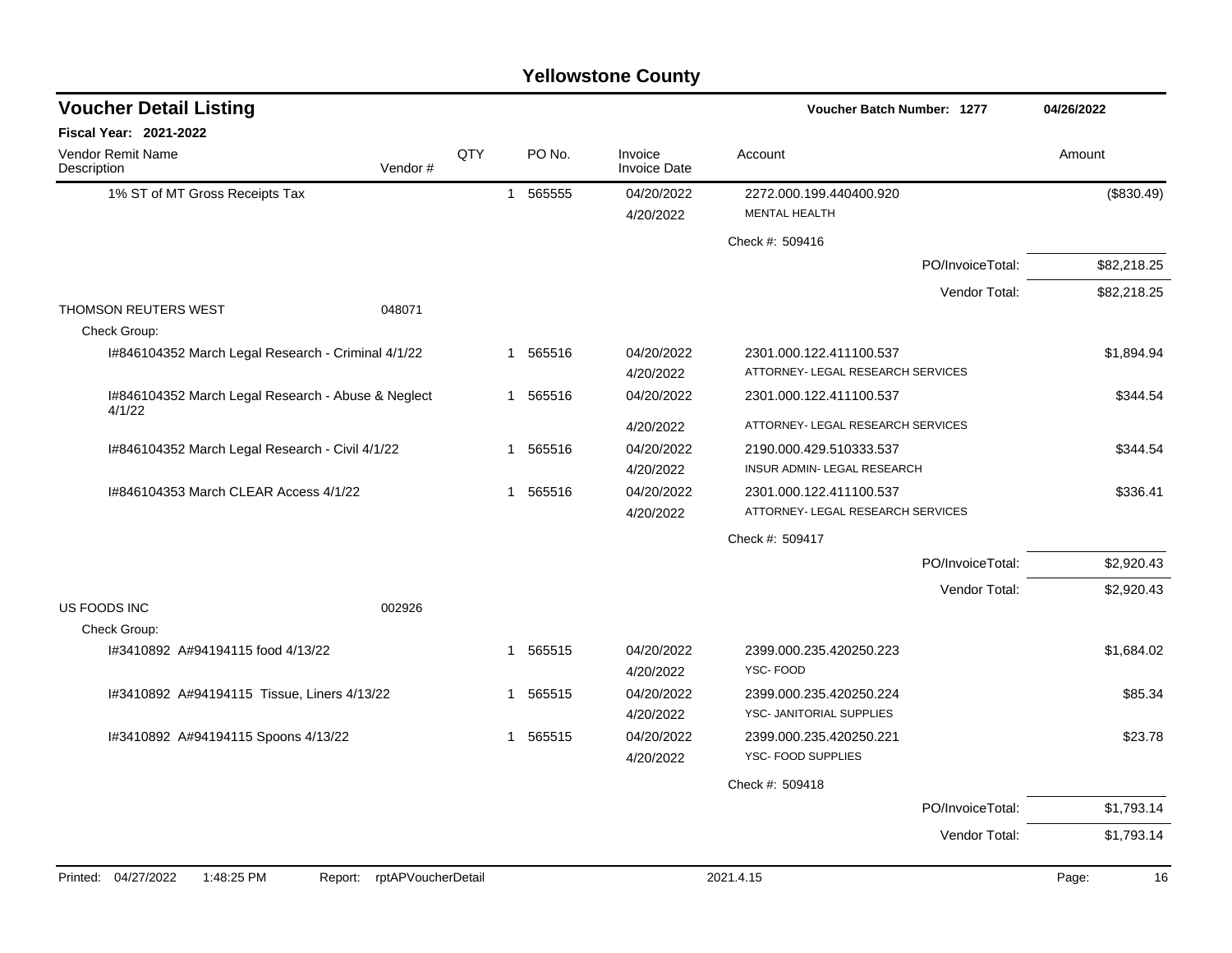| <b>Voucher Detail Listing</b>                                                              |                    |     |   |          |                                | <b>Voucher Batch Number: 1277</b>                        |                  | 04/26/2022  |
|--------------------------------------------------------------------------------------------|--------------------|-----|---|----------|--------------------------------|----------------------------------------------------------|------------------|-------------|
| <b>Fiscal Year: 2021-2022</b>                                                              |                    |     |   |          |                                |                                                          |                  |             |
| <b>Vendor Remit Name</b><br>Description                                                    | Vendor#            | QTY |   | PO No.   | Invoice<br><b>Invoice Date</b> | Account                                                  |                  | Amount      |
| <b>VEMCO INC</b>                                                                           | 021352             |     |   |          |                                |                                                          |                  |             |
| Check Group:                                                                               |                    |     |   |          |                                |                                                          |                  |             |
| I# 388628; ARPA Metra L.E.D.; Data Room- Daikin 3-ton<br><b>Cooling Cooling Wall Mount</b> |                    |     |   | 4 565501 | 04/20/2022                     | 2260.000.199.440150.398                                  |                  | \$2,713.00  |
|                                                                                            |                    |     |   |          | 4/20/2022                      | ARPA-VARIABLE CONTRACT SERVICES                          |                  |             |
| I#388139; ARPA Metra L.E.D.; 3 ton Outdoor condensing<br>unit                              |                    |     |   | 4 565501 | 04/20/2022                     | 2260.000.199.440150.398                                  |                  | \$6,312.00  |
|                                                                                            |                    |     |   |          | 4/20/2022                      | ARPA-VARIABLE CONTRACT SERVICES                          |                  |             |
| I#388139; ARPA Metra L.E.D.; Wind Baffles for A/C units                                    |                    |     |   | 4 565501 | 04/20/2022                     | 2260.000.199.440150.398                                  |                  | \$400.00    |
|                                                                                            |                    |     |   |          | 4/20/2022                      | ARPA-VARIABLE CONTRACT SERVICES                          |                  |             |
|                                                                                            |                    |     |   |          |                                | Check #: 509419                                          |                  |             |
|                                                                                            |                    |     |   |          |                                |                                                          | PO/InvoiceTotal: | \$9,425.00  |
|                                                                                            |                    |     |   |          |                                |                                                          | Vendor Total:    | \$9,425.00  |
| <b>VERIZON WIRELESS</b>                                                                    |                    |     |   |          |                                |                                                          |                  |             |
| Check Group:                                                                               |                    |     |   |          |                                |                                                          |                  |             |
| I#9903706360 A#271621775-00001 03/10/22 - 04/09/22                                         |                    |     | 1 | 565523   | 04/20/2022<br>4/20/2022        | 2399.000.235.420250.345<br>YSC- TELEPHONE & TECHNOLOGY   |                  | \$73.08     |
|                                                                                            |                    |     |   |          |                                | Check #: 509420                                          |                  |             |
|                                                                                            |                    |     |   |          |                                |                                                          | PO/InvoiceTotal: | \$73.08     |
|                                                                                            |                    |     |   |          |                                |                                                          | Vendor Total:    | \$73.08     |
| <b>WEST PROPERTIES</b>                                                                     |                    |     |   |          |                                |                                                          |                  |             |
| Check Group:                                                                               |                    |     |   |          |                                |                                                          |                  |             |
| Extension Office Rent MAY 2022                                                             |                    |     | 1 | 565533   | 04/20/2022<br>4/20/2022        | 2290.000.410.450400.530<br><b>EXTENSION - RENT/LEASE</b> |                  | \$2,400.00  |
|                                                                                            |                    |     |   |          |                                | Check #: 509421                                          |                  |             |
|                                                                                            |                    |     |   |          |                                |                                                          | PO/InvoiceTotal: | \$2,400.00  |
|                                                                                            |                    |     |   |          |                                |                                                          | Vendor Total:    | \$2,400.00  |
| <b>WESTERN WATER CONSULTANTS</b>                                                           |                    |     |   |          |                                |                                                          |                  |             |
| Check Group:                                                                               |                    |     |   |          |                                |                                                          |                  |             |
| I#215550003; Engineering Services March 2022;<br>MetraPark Infrastructure                  |                    |     |   | 1 565513 | 04/20/2022                     | 2260.000.199.440150.398                                  |                  | \$57,484.00 |
|                                                                                            |                    |     |   |          | 4/20/2022                      | ARPA-VARIABLE CONTRACT SERVICES                          |                  |             |
| Printed: 04/27/2022<br>1:48:25 PM<br>Report:                                               | rptAPVoucherDetail |     |   |          |                                | 2021.4.15                                                |                  | 17<br>Page: |